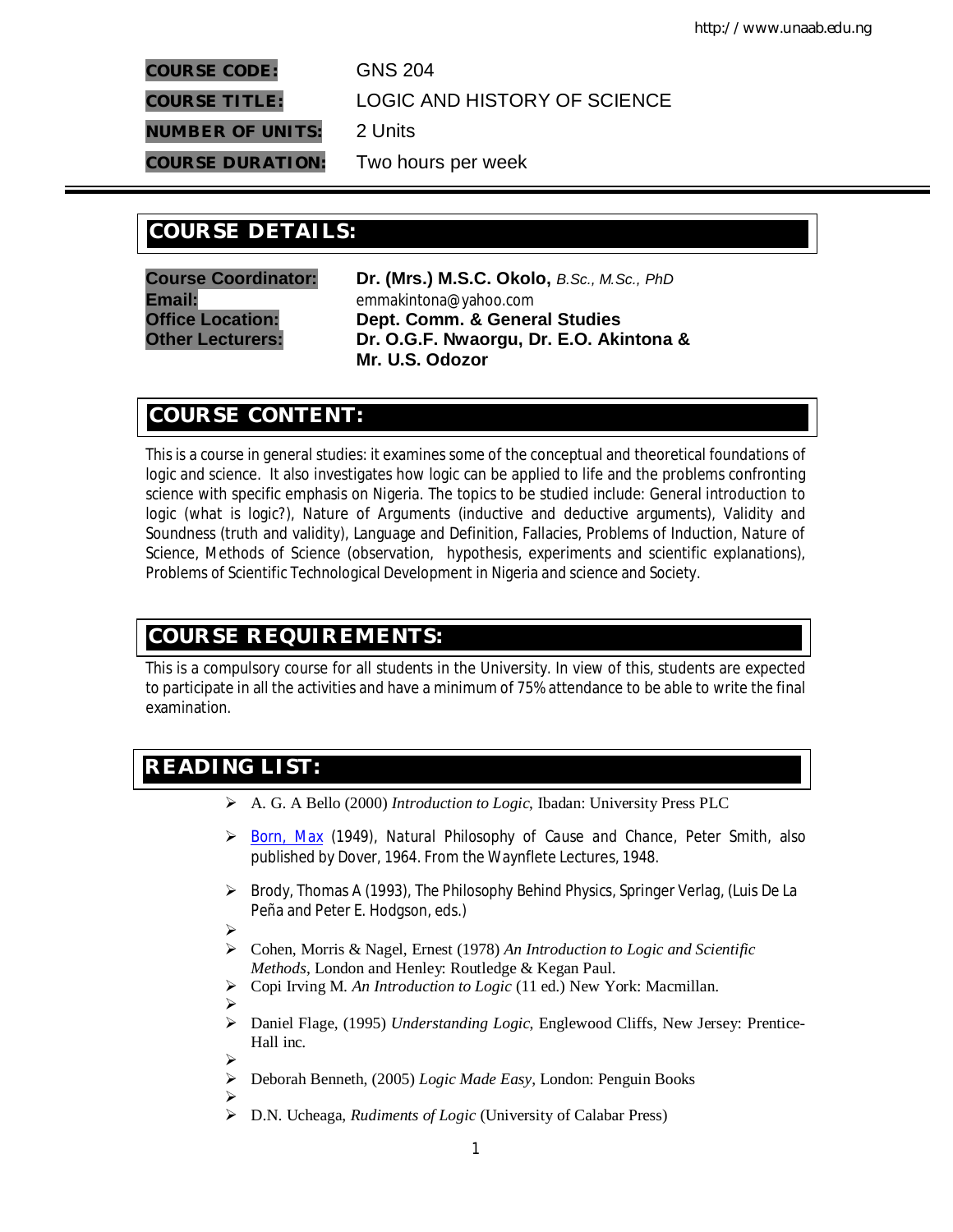- ➤ Fleck, Ludwik (1975), *Genesis and Development of a Scientific Fact*, Univ. of Chicago, (written in German, 1935, *Entstehung und Entwickelung einer wissenschaftlichen Tatsache: Einführung in die Lehre vom Denkstil und Denkkollectiv*) English translation
- $\blacktriangleright$
- Godfrey-Smith, Peter (2003), *Theory and Reality: An introduction to the philosophy of science*, University of Chicago Press.
- ➤
- Gauch, Hugh G., Jr. (2003), *Scientific Method in Practice*, Cambridge University Press, http://books.google.com/?id=iVkugqNG9dAC 435 pages
- $\blacktriangleright$
- King, Peter & Shapiro, Stewart (1995), "The History of Logic," in *The Oxford Companion to Philosophy*, (OUP): 496–500.
- ➤
- Kreyche, Robert J. *Logic for Undergraduates*. Revised edition; New York: Holt, Rinehart and Winston.
- $\triangleright$
- Kuhn, Thomas S.(1962), *The Structure of Scientific Revolutions*, University of Chicago Press, Chicago, IL, 2nd edition 1970. 3rd edition 1996.
- ➤
- Patrick Suppes, (1985) *Introduction to Logic*, New Delhi & Madras: Affiliated East-West Private Ltd.
- $\blacktriangleright$
- Popper, Karl R., *The Logic of Scientific Discovery*, 1934, 1959.
- ➤ Wesley. C Salmon, (1973) *Logic*, Englewood Cliffs, N. J: Prentice-Hall, Inc.
- ➤
- Samuel Ade-Ali & Ayo Fadahunsi (1995) *Introduction to Philosophy and Logic*, Ibadan: paper Back Publishers Ltd.
- ➤ S. F. Baker (1965) *The Elements of Logic*, New York: McGraw-Hill Book Company.
- $\blacktriangleright$  Quine, W. V. O (1967) *Methods of Logic*, Revised ed. New York: Holt Rinehart & Winson.

## **E LECTURE NOTES**

## **WEEK 1**

## **What is logic?**

Etymologically, "logic" is a term derived from the Greek word, *logos.* It is sometimes translated to mean "sentence", "discourse", "reason", "rule" or "ratio". In the former sense, logic can be defined as *the study of the principles of correct reasoning*. Reasoning involves making inferences, particularly, from one set of information to another set of information. Some inferences are good while others are bad. For example,

- a. If I see a smoke and infer that there is a fire, this seems like a good inference
- b. If I see a smoke and infer that the moon is made of cheese, this doesn't seem like a good inference.

Argument is about making good inferences. It requires that the premises provide grounds for the truth of the conclusion. To make a valid argument, the conclusion must necessarily be derived from the evidence provided by the premises. Look at more examples:

If there is smoke, there is fire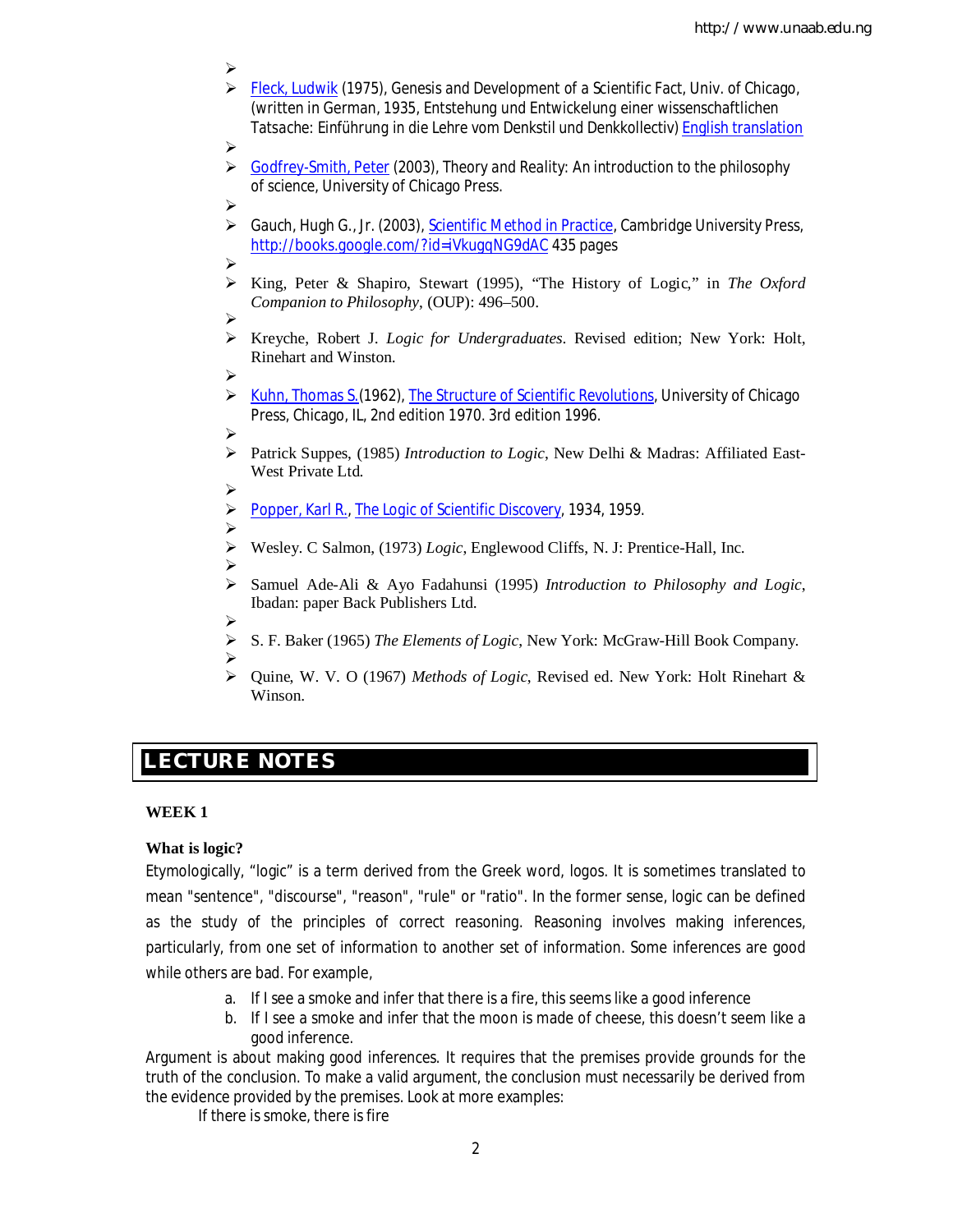There is smoke Therefore, there is fire (This could be classified a good argument because the conclusion in some sense follows from the premises).

If there is smoke, there is fire There is smoke Therefore, I am the President of Nigeria (This could be classified a bad argument because the conclusion has nothing to do with the premises).

Logic is studied to make good inference. In formal logic, we focus on a particular kind of inference, called an argument.

The central problem of logic is separating bad (incorrect) arguments from good (correct) arguments. Logic thus teaches the techniques and principles to distinguish correct from incorrect arguments. This does not mean that only logic students can distinguish between bad and good arguments but since practice makes perfect, there is every tendency that a student of logic will do better.

The main principles of logic are the *principles governing the validity of arguments* - whether certain conclusions follow from some given assumptions or evidence. If the premises provide adequate grounds for accepting the conclusion, if asserting the premises to be true warrants asserting the conclusion to be true also, then the reasoning is correct. Otherwise, the reasoning is incorrect. For example,

| If Akin is a philosopher, then Akin is eccentric | (Premise)    |
|--------------------------------------------------|--------------|
| Akin is a philosopher.                           | (Premise)    |
| Therefore, Akin is eccentric.                    | (Conclusion) |

| If Abeokuta is in Ogun State, then Abeokuta is not in Cameron. (Premise) |              |
|--------------------------------------------------------------------------|--------------|
| Abeokuta is in Ogun State.                                               | (Premise)    |
| Therefore, Abeokuta is not in Cameron.                                   | (Conclusion) |

These two arguments here are obviously good arguments in the sense that their conclusions follow from the assumptions. If the assumptions of the argument are true, the conclusion of the argument must also be true. All the above examples are cases of a particular form of argument known as "*modus ponens*".

Logic is mainly concerned with the correctness of the completed reasoning process and not in the actual reasoning process (psychology). Logic is about the validity of arguments. It also studies consistency and logical truths, and properties of logical systems such as completeness and soundness. However, these concepts are also very much related to the concept of validity.

## **Distinction between Logic and Psychology:**

Logic is not the same thing as psychology. Logic is the study of principles of *correct* reasoning while psychology studies the process of human reasoning. Psychology deals with empirical matters like the actual reasoning habits of people, including their mistakes but logic is not about empirical matters. It is solely about pattern of reasoning.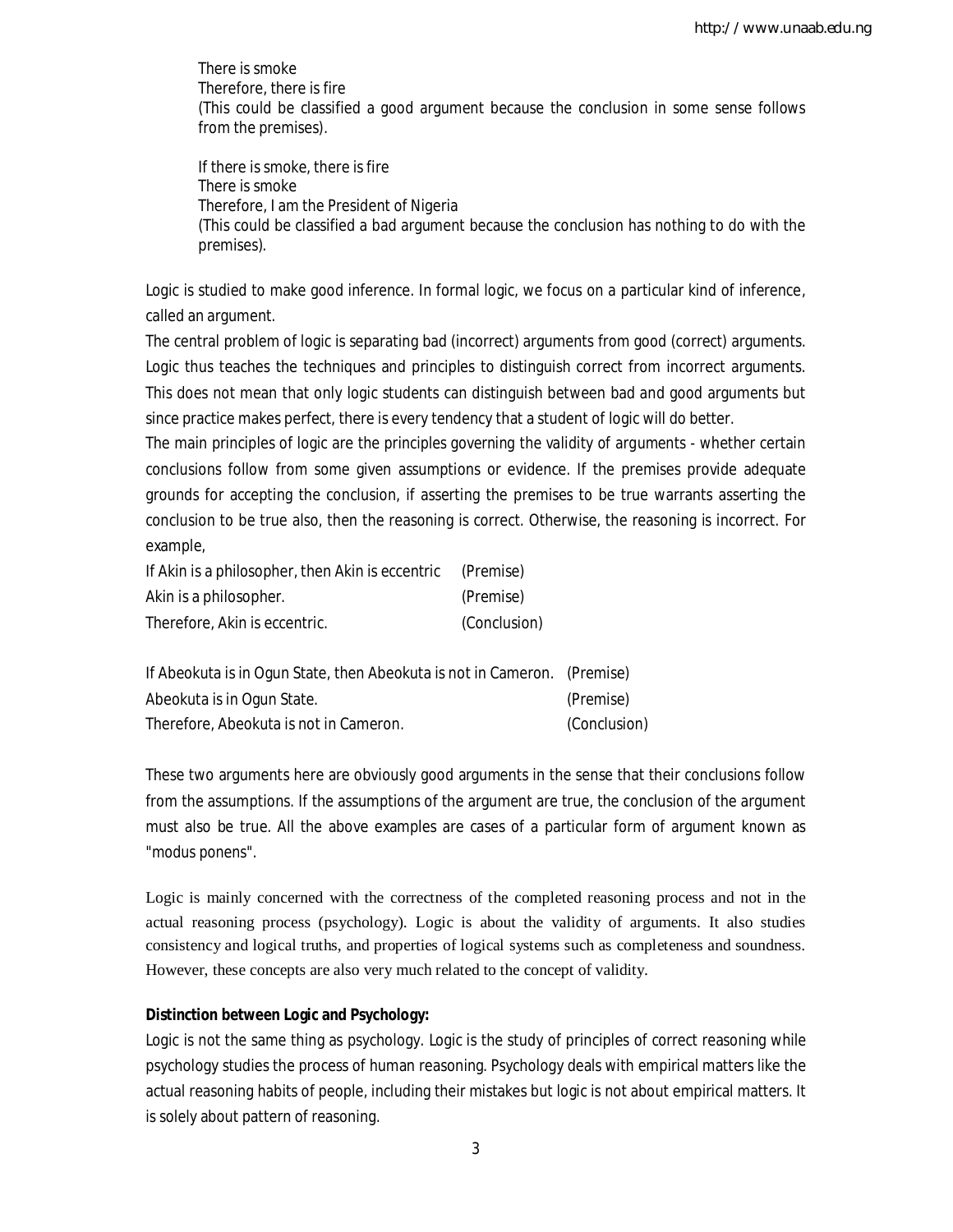#### **Distinction between formal and informal logic**

The term "informal logic" is often used as critical thinking. It deals with the study of reasoning and fallacies in the context of everyday life. "Formal logic", on the other hand, is concerned with formal systems of logic (rules for testing validity of arguments). They can either be *Sentential logic/* "Propositional logic" or *Predicate Logic*.

#### **Nature of Argument:**

Argument in logic is not about disagreement or fight among people but an activity of inferring where one proposition is affirmed on the basis of one or more other propositions that are accepted at the starting point of the process. Logician is concerned with the propositions at the initial and the end points of that process, and the relation between them. An argument is a list of statements, one of which is the *conclusion* and the others are the *premises* or *assumptions* of the argument. The premises are intended to support or justify the conclusion. It is not enough for people to make claim. A claim is justified by evidence to back it up.

To give an argument is to provide a set of premises as reasons for accepting the conclusion. To give an argument is not necessarily to attack or criticize someone. Arguments can also be used to support other people's viewpoints or to win people to your own side.

Propositions are used to construct arguments. Propositions are either true or false, so, they differ from questions, commands, and exclamations. Propositions are declarative statements, questions are interrogative, commands are imperative while exclamations are exclamatory sentences. For example,

| <b>Declarative</b> | the window is shut, it is raining, $2 + 2 = 4$ , Ade is a student |
|--------------------|-------------------------------------------------------------------|
| *Interrogative     | is the window shut? Are you hungry?                               |
| *Imperative        | shut the window, shut the door                                    |

Declarative statements are always part and peculiar to a language whereas propositions are not peculiar to any language. Proposition is the meaning or idea a sentence is carrying.

Logic deals with declarative sentences, that is, statements capable of being true or false. A statement expresses a proposition i.e. the meaning of a statement. While a statement is something concrete (symbol or a sound wave), a proposition is abstract. Snow is white and "Yinyin funfun" are different statements expressing the same proposition. We have two types of statements, simple and compound statements. Simple statements convey just one simple idea. For example, Abeokuta is in Ogun State, Copper is a metal, water boils at 100<sup>°</sup>c. A compound statement conveys more than one idea. Compound statements are conjoined by prepositions in natural language but in logic, by five logical connectives which are "and/**.**", "either…or/v", "if…then/ כ "conditional statement, "if and only if/ $\equiv$  bi-conditional statement and negation (~/it is not the case that).

When two ideas are brought together, they form a compound statement. For example, Lagos is in Nigeria and Abuja is the capital of Nigeria (pq); Either Bola is in Abuja or Akin is in London (p v q); if Bola puts to bed then Bola is a mother ( $p \exists q$ ); Akin is a father if and only if Bola is the mother the baby ( $p \equiv q$ ).

Copi (1973:2) defines an argument as "any group of propositions or statements, of which one is claimed to follow from the others, which are alleged to provide grounds for the truth of that one". Every argument has a structure comprising premises and conclusion. The conclusion of an argument is that proposition which is affirmed on the basis of other propositions in the argument. Premises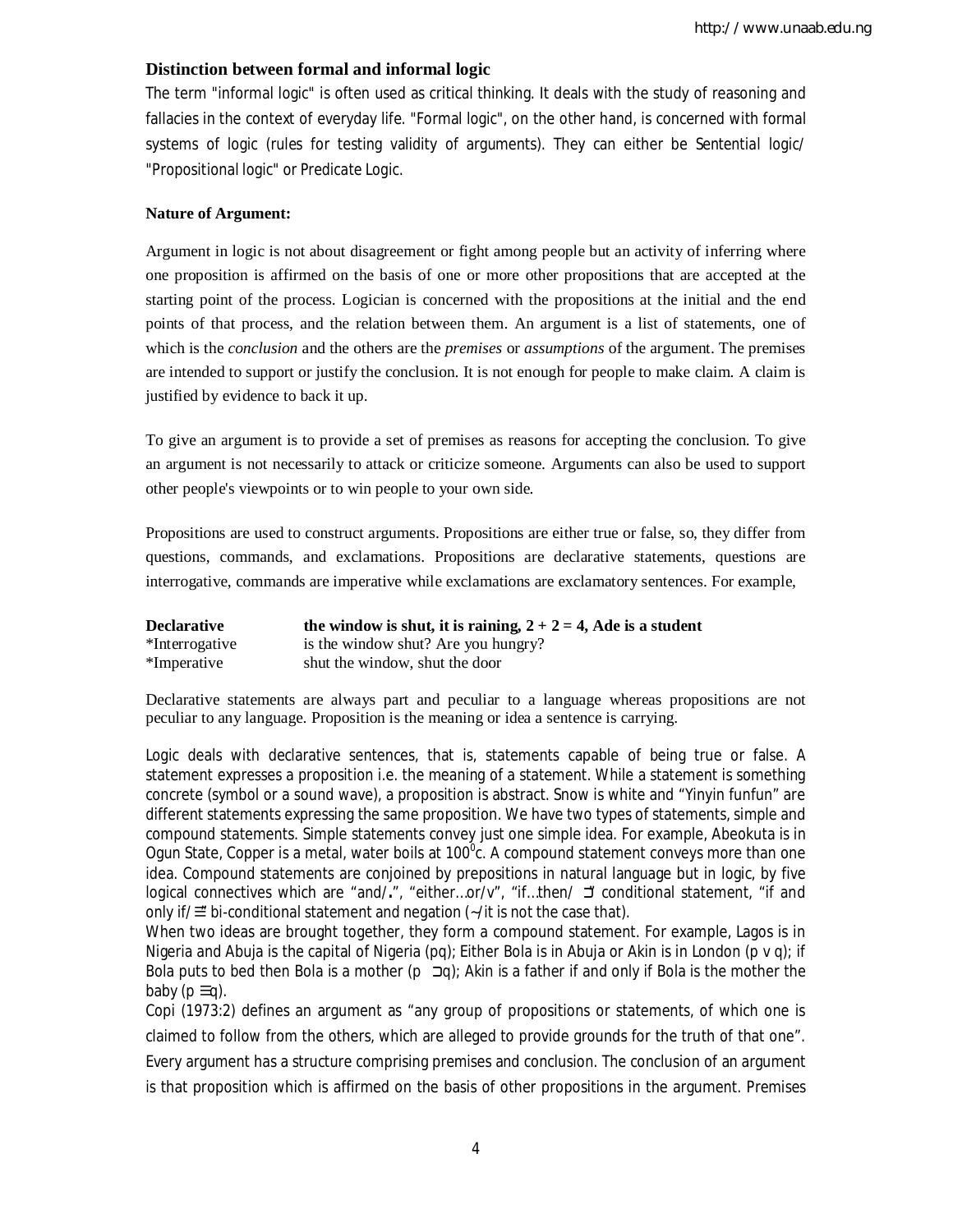are other propositions which provide grounds or reasons for accepting the conclusion of the argument. Conclusion and premises are relative terms for propositions. For example:

| All humans are mortal.                      | (Premise) |
|---------------------------------------------|-----------|
| Socrates is human.                          | (Premise) |
| Therefore, Socrates is mortal. (Conclusion) |           |

| If you want to find a good job, you should work hard. | (Premise)    |
|-------------------------------------------------------|--------------|
| You do want to find a good job.                       | (Premise)    |
| So, you should work hard.                             | (Conclusion) |

| If the liquid is acidic, the litmus paper would have turned red. | (Premise)    |
|------------------------------------------------------------------|--------------|
| The litmus paper has not turned red.                             | (Premise)    |
| Therefore, the liquid is not acid.                               | (Conclusion) |

The first two sentences in the above examples are the premises of the argument, and the last sentence is their conclusion. To give this argument is to offer the premises as reasons for accepting the conclusion.

A few points to note:

- Dogmatic people tend to make assertions without giving reasons. When they are criticized they often fail to give arguments to defend their own opinions.
- To improve our critical thinking skills, we should develop the habit of giving good arguments to support our opinions.
- To defend an opinion, think about whether you can give more than one argument to support it. Also, think about potential objections to your opinion, e.g. arguments against your opinion. A good thinker will consider the arguments on both sides of an issue.

## **How to look for arguments:**

How do we identify arguments in real life? There are no easy mechanical rules, and we usually have to rely on the context in order to determine which are the premises and the conclusions. But sometimes the job can be made easier by the presence of certain premise or conclusion indicators. For example, if a person makes a statement, and then adds "this is because ...", then it is quite likely that the first statement is presented as a conclusion, supported by the statements that come afterwards. Other words in English that might be used to indicate the premises to follow include **since, firstly, secondly ...,for, as, after all, assuming that, in view of the fact that, follows from, as shown / indicated by, may be inferred / deduced / derived from** 

Of course whether such words are used to indicate premises or not depends on the context. For example, "since" has a very different function in a statement like "I have been here since noon", unlike "X is an even number since X is divisible by  $4$ ".

Conclusions, on the other hand, are often preceded by words like, **therefore, so, it follows that, hence, consequently, suggests / proves / demonstrates that, entails, implies** 

#### **Definition of relative terms in constructing arguments:**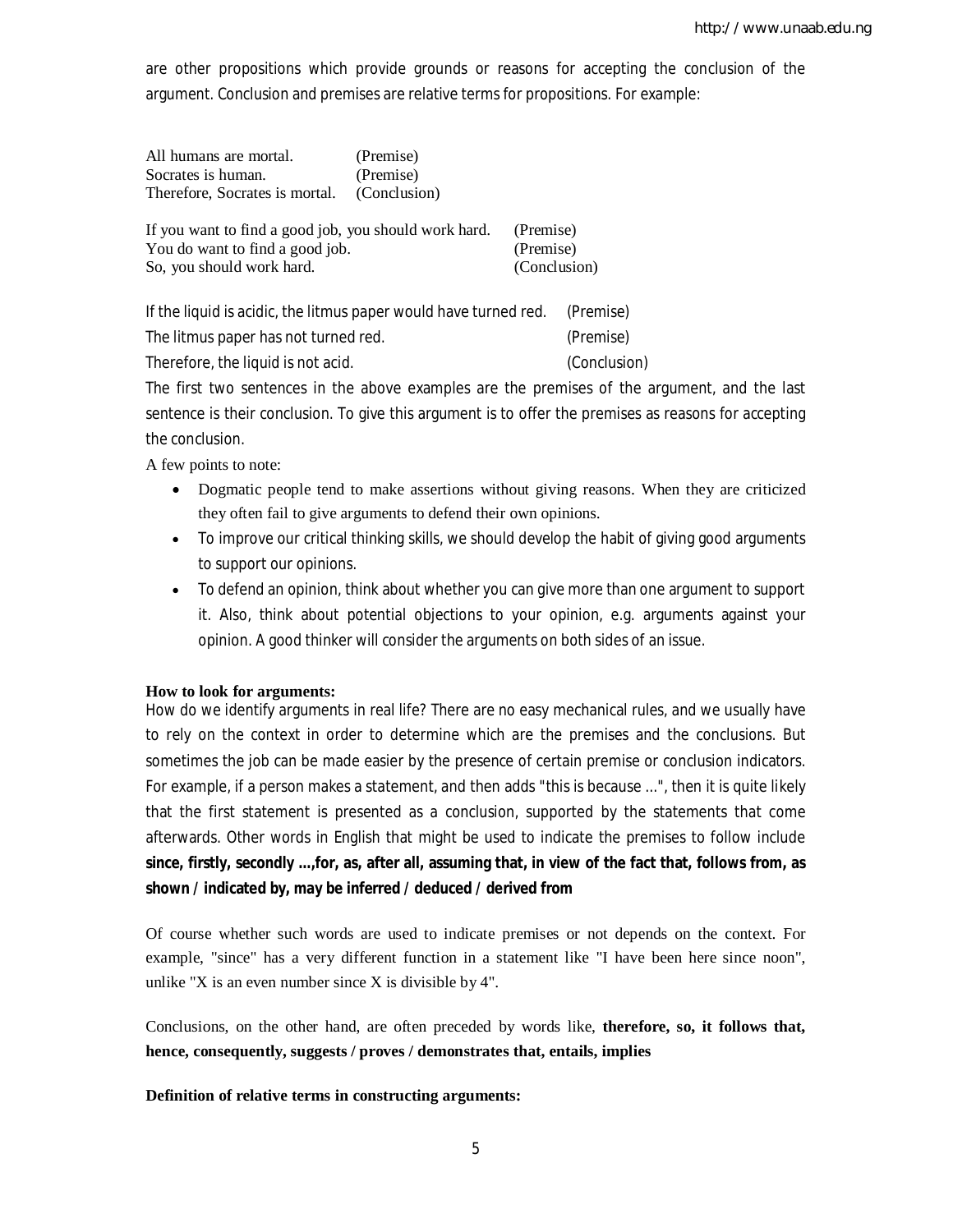**i. Premiss:** Premises are other propositions which provide grounds or reasons for accepting the conclusion of the argument.

**ii. Conclusion:** The conclusion of an argument is that proposition which is affirmed on the basis of other propositions in the argument.

**iii. Inference:** Inference is a term in logic which refers to the process by which one proposition is affirmed or arrived at on the basis of the truism of other proposition(s). For example in the argument, "If Taiwo is a mother then Taiwo is a parent. It is not the case that Taiwo is a perent. Therefore, Taiwo is not a mother.

**iv. Statement:** statements are declarative sentences. They are truth functional in nature. Logic deals with affirmative statements alone, that is, statements that can either be affirmed or denied. The way statements are denied in logic differs from the way they are denied in ordinary natural language. We negate propositions in logic by stating "it is not the case that…". So, if you want to say that Bayo is not a man, it will be stated logically as "it is not the case that Bayo is a man" or if you want to deny that Lagos is in Nigeria and Abuja is the capital of Nigeria, it will be stated as "it is not the case that both Lagos is in Nigeria and Abuja is the capital of Nigeria". This shows that the whole compound statement is negated. Statements are negated in logic this way so that it will be easier to manipulate them when testing for the validity of an argument.

**v. Proposition:** A proposition is a statement that is either true or false/ either asserted or denied. Proposition differ from question, command or exclamation. Questions are asked, commands given and exclamations uttered but none of them can be affirmed or denied (none can be judged to be either true or false). A proposition is a term otherwise used for a statement in an argument and it could either be a premise or a conclusion depending on the position it occupies in a particular argument. If a proposition is a claim it becomes the conclusion, if it provides reason or support to others in establishing a claim, it becomes a premise.

**vi. Truth:** As truth is to a statement/proposition so is validity to an argument. Every declarative statement in logic has a truth value, which means, it is either true or false.

**vi. Validity:** An argument is correct or valid if the logician examines the initial proposition(s)/premise(s), the final proposition (claim/conclusion) and the relationship between them and make a deduction from the truth of the premises to establish the conclusion, then such an argument so constructed is said to be valid.

#### **Why study formal systems of logic?**

There are many reasons for creating and studying formal systems of logic:

- There are many reasons for studying formal logic. One is that formal logic helps us identify patterns of good reasoning and patterns of bad reasoning, so we know which to follow and which to avoid. This is why studying basic formal logic can help improve critical thinking. Systems of logic helps to separate good reasoning from bad reasoning.
- The understanding of logic is presupposed in all disciplines. It is used to analyze complex arguments and make clear your thoughts.
- Logic helps in making rational decisions among many alternatives.
- Logic helps to make predictions, particularly for science students who need to make logical inferences during the course of carrying out experiments.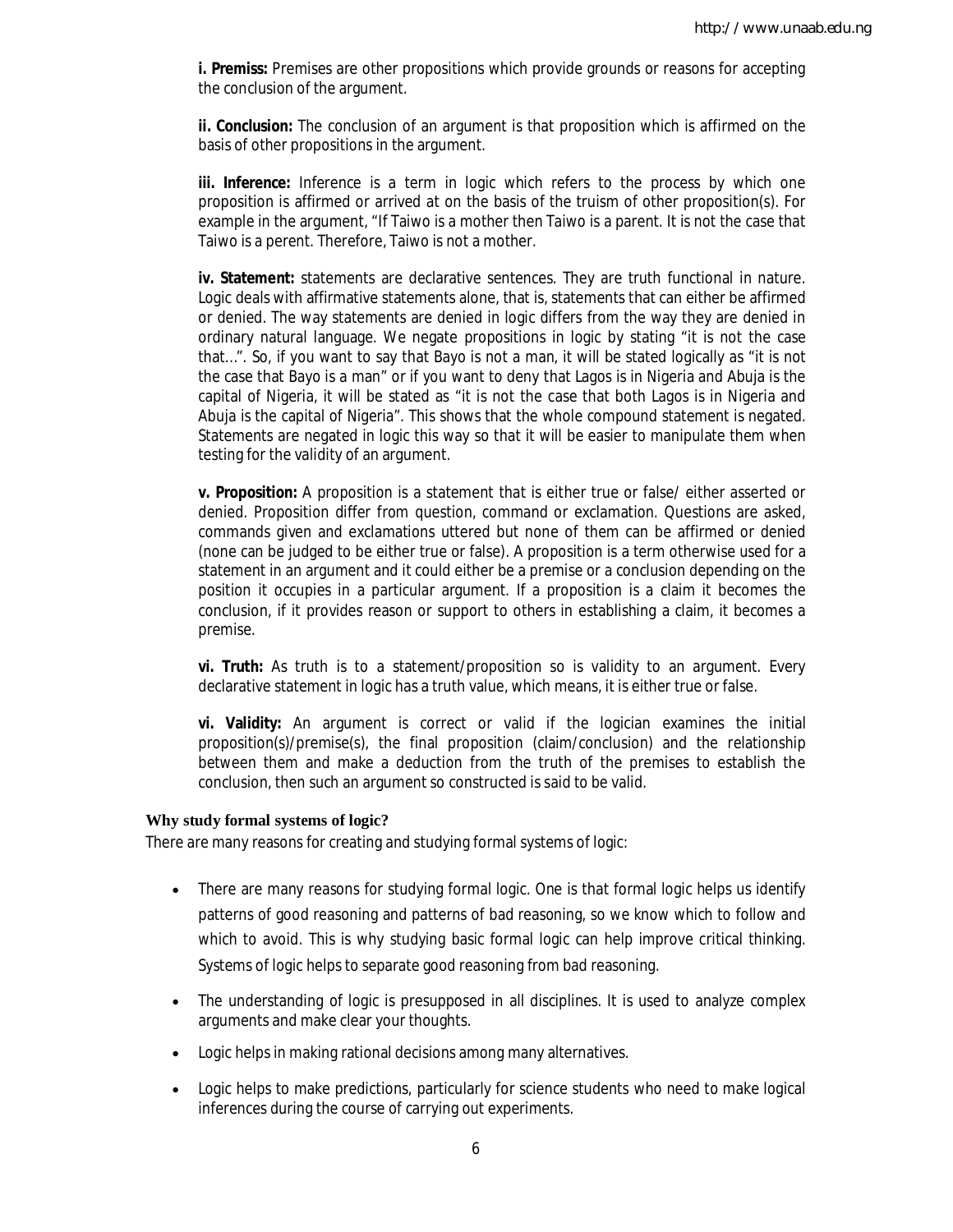- Systems of logic can be used to *formalize* arguments in *natural languages*. A natural language is a language that is used for normal everyday communication in a human society. So languages such as Yoruba, English, Japanese, Irish, and French are all natural languages. By *formalization* we refer to the process of translating arguments or sentences in natural languages into the notations of formal logic. The reason for carrying out formalization is that very often they can help us **understand the logical structure of arguments better**, by identifying patterns of valid arguments. Also, the rules of proof in a formal system of logic are precisely specified. By formalizing an argument we can use the rules of proof to check whether the argument can indeed be proved to be valid.
- Because the rules of formal systems of logic are defined very clearly, we can program them into a computer and get a computer to construct and evaluate proofs quickly and automatically. This is particularly important in areas such as *Artificial Intelligence*, where many researchers teach computers to use formal logic in reasoning.
- Linguists are scientists who study natural languages. Many linguists also study formal languages and use them to compare and contrast with natural languages.
- Many philosophers are also interested in formal systems of logic. One reason is that natural languages are sometimes not precise enough to express certain ideas clearly. So sometimes they turn to formal systems of logic instead.
- Formal systems of logic are also interesting in their own right. Logicians and mathematicians are interested in finding out what they can or cannot prove, and also their many other logical properties. Formal systems of logic also play an important role in understanding the foundations of set theory and mathematics.
- Logic helps students to develop critical minds of evaluation and help them think fast.

Test Questions:

- 1. What is Logic?
- 2. Is there any difference between Logic and Psychology?
- 3. Distinguish between formal and informal Logic
- 4. What is an argument? Distinguish between sentence and statements in Logic.
- 5. Define the following terms: Premise, conclusion, validity, statement, truth, proposition and inference.
- 6. Mention four reasons why we study Logic?
- 7. Mention three each among premise and conclusion indicators that you know.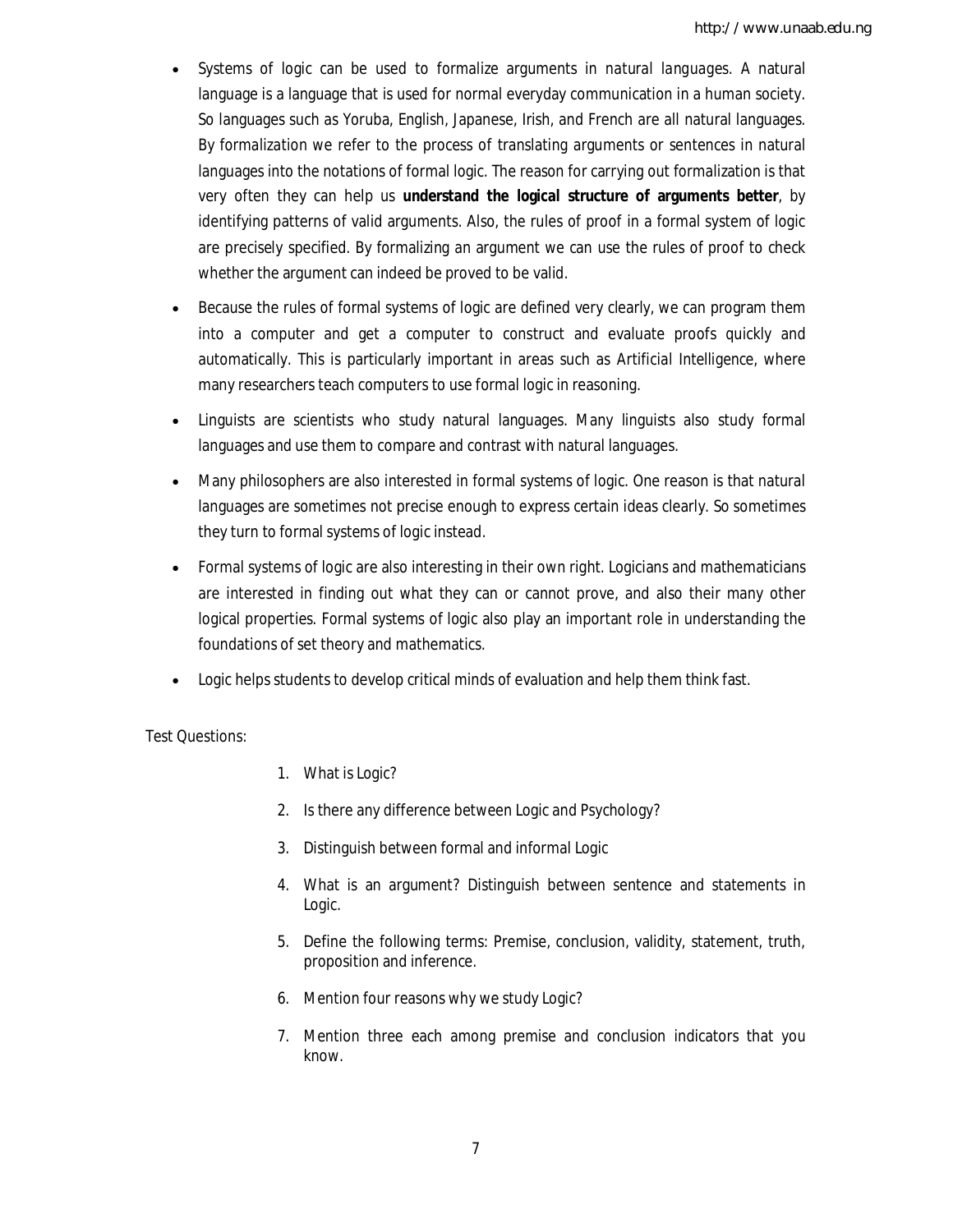## **WEEK 2**

## **Types of arguments:**

Apparently, there are two types of arguments, **inductive** and **deductive** arguments.

## **Inductive Argument:**

An argument is inductive if its premise(s) only provide some support but do not guarantee its conclusion. The premises in inductive argument are only supposed to make the conclusion more likely, but not necessarily certain. Inductive argument is structured in such a way that from some set of factual propositions (premises), a conclusion is inferred. For example,

## There is smoke

## Therefore, there is fire

(The truth of the premise here only makes the conclusion more likely, it does not guarantee it)

## This ripped tomato is red; That other ripped tomato is red **Therefore, all ripped tomatoes are red.**

Copper, a metal conducts electricity. Bronze, a metal conducts electricity. Aluminum, a metal conducts electricity **Therefore, all metals conduct electricity.**

I bought bread in the shop on Tuesday and it was stale. I bought bread in the shop on Wednesday and it was stale. I bought bread in the shop on Thursday and it was stale. **Therefore, if I buy a loaf of bread in the shop by Friday it will be stale.**

In the first throw, the coin turned tail. In the second throw, the coin turned tail. In the third throw, the coin turned tail. **Therefore, in the fourth throw, the coin will turn tail.**

From the above examples, it is observed that the first sets of proportions (**premises)** give support to the last stated proposition (**conclusion**) either strongly or weakly as the case may be.

The evidence provided in inductive arguments only makes the argument either strong or weak. The conclusion is always found to be more informative than the premises. Inductive reasoning has its root in the notion of "uniformity of nature" which holds that tomorrow will be like the past. Scientists, as defenders of uniformity of nature, do point out that many events and processes in nature occur the same way over and over again to eternity. For example, because it has been observed over times that the following happens, the scientists thus conclude that:

- (a). Lightning is followed by thunder. (b) Iron rusts whereas gold does not.
- 
- (c) Chickens lay eggs, but goats do not. (d) Mammals suckle their young ones,
- While reptiles do not.

Scientists on the basis of uniformity of nature projects and predicts what happens in the future. They rely on the fact that the future shall always be like the past and the present will repeat itself. Looking at the examples above, we discover that there is nothing in the premises of the arguments that shows that their conclusions are necessarily certain or is there anything in the premises to compel us to accepting that their conclusions are true. For example, observing two instances of ripped tomatoes do not guarantee the fact that other ripped potatoes will be red. The premises only support the conclusion but do not guarantee that all ripped tomatoes would be red. There is nothing that guarantees us that in future a ripped tomato will be red. It is possible for the scientists in the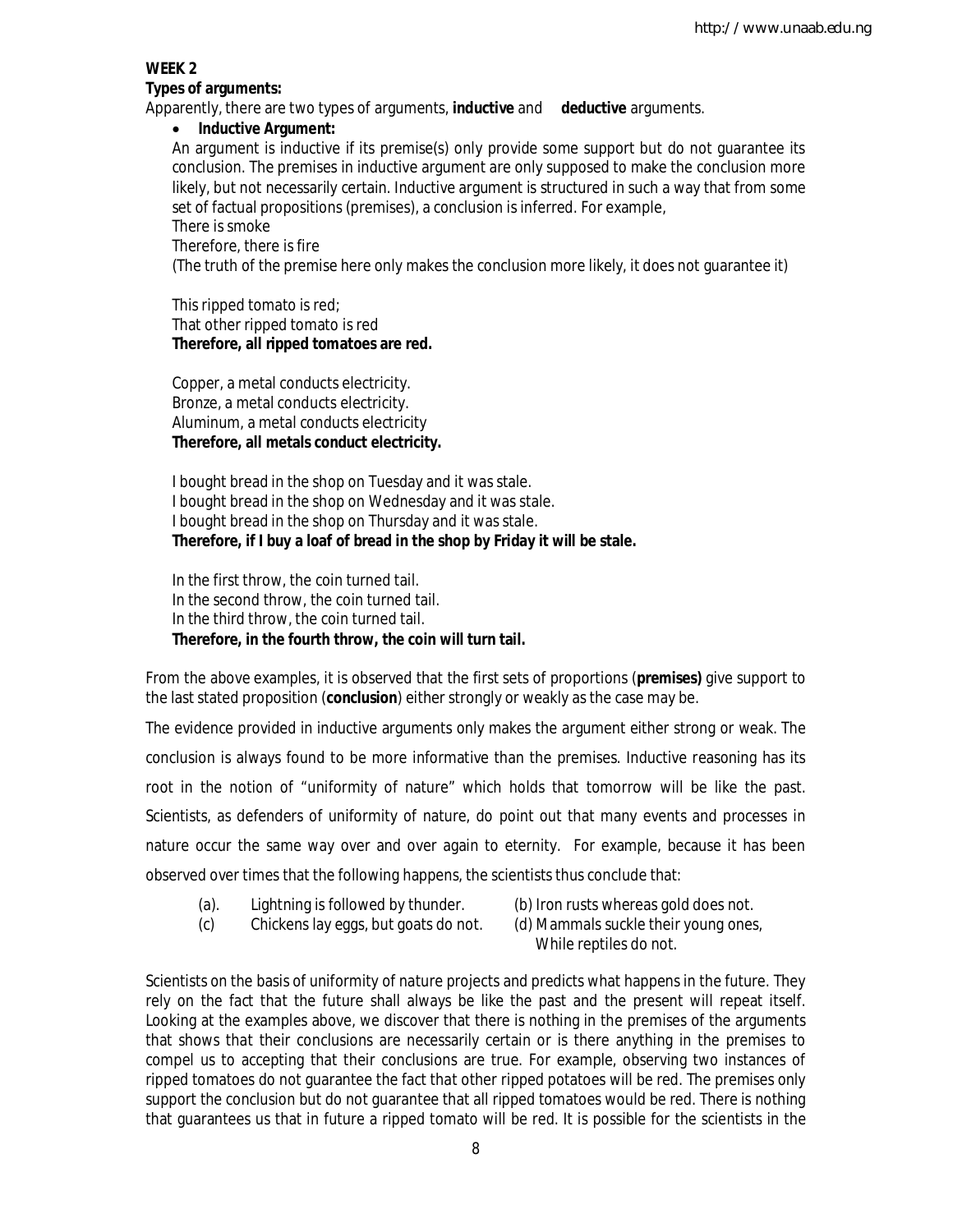future to come up with specie of tomatoes that will not be red when ripped. Again, in the other example, there is nothing in the premises that assures us that the next loaf of bread I will buy will be stale; rather, the premises only support the conclusion, it does not guarantee it. There is only a 50% chance of buying a staled-loaf of bread in the shop on Friday.

Inductive arguments cannot be "valid" or "invalid" in the sense in which the terms are applied to deductive arguments. They are evaluated as better or worse, according to the degree of support given to their conclusion by their premises. Thus, the greater the likelihood, or probability, that its premises confer on its conclusion, the greater the merit of an inductive argument. Even if all its premises are true, it must fall short of certainty. Therefore, the support offered by the premises to the conclusion in inductive arguments are either said to be high (strong) or low (weak) or none at all. The premises of inductive arguments offer high/low or no degree of probable support to the conclusion. Let's look at the following Examples:

i. Akin studied hard and passed his examination.

Dele studied hard and passed his examination.

Mabel studied hard and passed her examination.

Therefore, all who study hard will pass their examination.

#### **\* The premises offer a low degree of support to conclusion.**

iii. Iron, a metal expands when heated. Copper, a metal expands when heated. Bronze, a metal expands when heated. Therefore, all metals rust when exposed to air. **\*The premises do not support the conclusion at all.**

If an argument is valid (deductive argument), nothing additional in the world will make it more valid; if a conclusion is validly inferred form some set of premises, nothing can be added to that set to make that conclusion follow more validly or more strictly or more logically. But, the relation between premises and conclusion claimed for even the best inductive argument is much less strict and very different in kind. Addition of other premises can only make it either stronger or weaker. For example,

Most philosophers are atheist. John is a philosopher. Therefore, John is probably an atheist.

This is a good inductive argument; if its first premiss is true, and if its second premiss is also true, its conclusion is more likely true than false. But, in case new premises are added, they will either strengthen or weaken the argument. Suppose I add these premises, John is a Pastor with Redeem Christian Church and that most Pastors in the Redeem Christian Church are not atheist.

Then, the conclusion will no longer seem very probable but otherwise because the original inductive argument has been greatly weakened by the presence of this additional information about John. In fact, if the final premiss were transformed into the universal proposition "No Pastors in Redeem are atheist", the opposite of the original conclusion would now follow deductively, that is, validly, from the set of premises affirmed.

Inductive inferences are sometimes said to move from the particular to general while deductive argument move from general to particular. On analysis, this may not be so. Inductive argument need not rely on particular premises but may have universal (general) propositions for its premises as well as for its conclusions. For example,

| (Premise)    |
|--------------|
| (Premise)    |
| (Premise)    |
| (Conclusion) |
|              |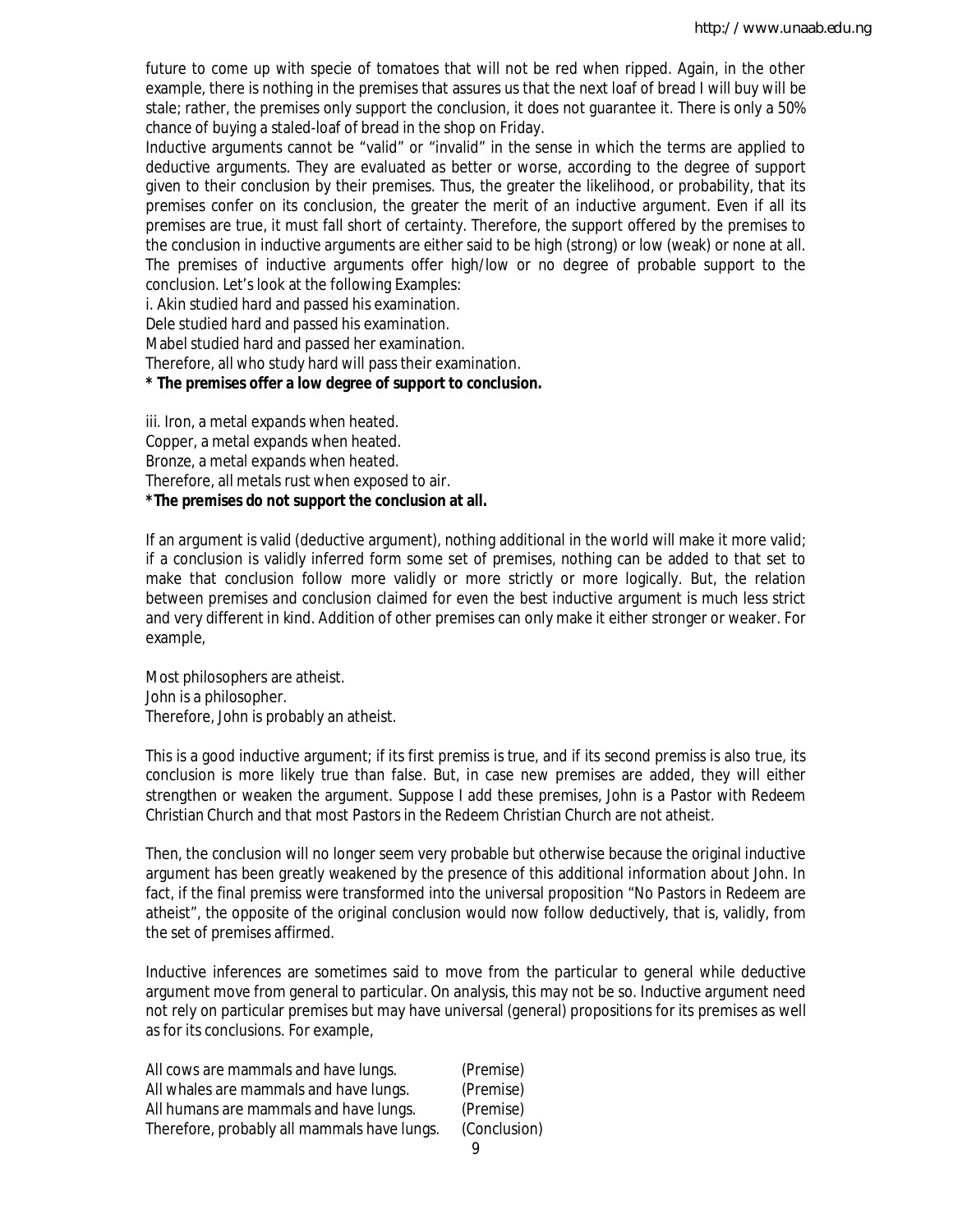So also is it possible for an inductive argument to have a particular proposition for its conclusion. For example,

Samuel Doe was a dictator and was ruthless. Abacha was a dictator and was ruthless. Gaddafi was a dictator. Therefore, Gaddafi is probably ruthless.

#### **Deductive Argument:**

In deductive argument the premises not only support but guarantee its conclusion: the premises provide absolutely conclusive grounds for the truth of its conclusion. A deductive argument is valid if its premises and conclusion are so related to the extent that it is impossibly for the premises to be true and the conclusion false. Deductive argument is valid if its conclusion is necessarily and logically drawn from its premise(s). Deductive argument is most particularly about clarifying the relationship that exists between the premises and the conclusion. Every deductive argument is either valid or invalid because they are only about the logical relation existing between premises and conclusion. Examples of deductive arguments includes,

## **1. Those that go from general to particular**

| i. All women are liars<br>Toyin is a woman<br>Therefore, Toyin is a liar                                                                      | All husbands are responsible<br>Akin is a husband<br>Therefore, Akin is responsible.                   |
|-----------------------------------------------------------------------------------------------------------------------------------------------|--------------------------------------------------------------------------------------------------------|
| ii. All metals conduct electricity<br>Iron rod is a metal<br>Therefore, Iron rod conducts electricity                                         | All husbands are responsible<br>Akin is a husband<br>Therefore, Akin is responsible.                   |
| iii. All human beings are mortal<br>Tade is a human being<br>Therefore, Tade is mortal                                                        | All dogs are mammal<br>Bingo is a dog<br>Therefore, Bingo is mammal                                    |
| 2. Those that go from general to general<br>i. All women are human beings<br>All mothers are women<br>Therefore, all mothers are human beings | All academician are educated<br>All scholars are academicians<br>Therefore, all scholars are educated  |
| ii. All human beings are mortal<br>All UNAABites are human beings<br>Therefore, all UNAABites are mortal                                      | All gutter boys are wayward<br>All Yahoo boys are gutter boys<br>Therefore, all Yahoo boys are wayward |
|                                                                                                                                               |                                                                                                        |

iii. All physicians are University graduates All members of Nigerian Medical Association are physicians Therefore, all members of Nigerian Medical Association are University graduates.

## **3. Those formulated according to Rules of Inference (one of the laws of logic) Modus Ponens:**

| i. If shade puts to bed then shade is a mother                                    | $p \rightarrow q$ (conditional statement) |
|-----------------------------------------------------------------------------------|-------------------------------------------|
| Shade puts to bed                                                                 | (antecedent affirmed)                     |
| Therefore, Shade is a mother                                                      | $\therefore$ /q (consequent affirmed)     |
| if the approached a conditional statement is true and affirmed than its sensecure |                                           |

Note: if the antecedent of a conditional statement is true and affirmed, then its consequent necessarily follows, else we would be committing **fallacy of affirming the antecedent**.

#### **Modus Tollens:**

i. If Shade puts to bed then Shade is a mother  $p \rightarrow q$  (conditional statement)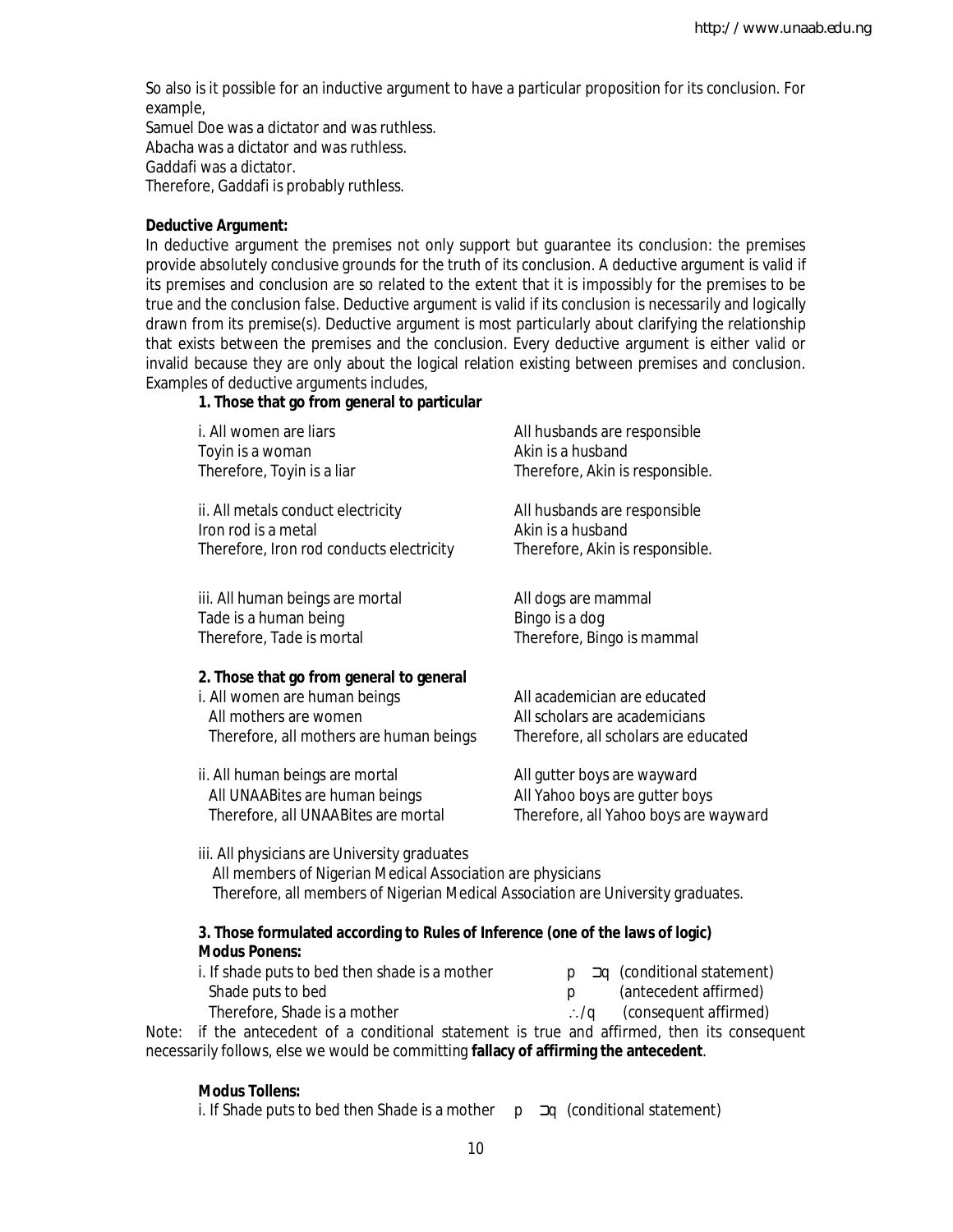|       | Shade is not a mother                                                                 | ~a               |   | (consequent denied) |  |
|-------|---------------------------------------------------------------------------------------|------------------|---|---------------------|--|
|       | Therefore, Shade does not put to bed                                                  | $\therefore$ /~p |   | (antecedent denied) |  |
| Note: | if the consequent of a conditional statement is denied, then its antecedent cannot be |                  |   |                     |  |
|       | affirmed in the conclusion, else, we would be committing fallacy of affirming the     |                  |   |                     |  |
|       | consequent.                                                                           |                  |   |                     |  |
|       | <b>Hypothetical Syllogism:</b>                                                        |                  |   |                     |  |
|       | i. If UNAAB is in Abeokuta then UNAAB is in Ogun State                                |                  |   | Эq                  |  |
|       | if UNAAB is in Ogun State then UNAAB is in Nigeria                                    |                  | a | ⊐r                  |  |
|       | Therefore, if UNAAB is in Abeokuta then UNAAB is in Nigeria                           |                  |   | ∴/p ⊐r              |  |
|       | ii. If Joke is wayward then Joke is dangerous                                         |                  |   | <b>J</b> q          |  |
|       | If Joke is dangerous then Joke is unmanageable                                        |                  | q | ⊐r                  |  |
|       | Therefore, if Joke is wayward then Joke is unmanageable                               |                  |   | ⊃r<br>D             |  |
|       |                                                                                       |                  |   |                     |  |

## **Deductive Arguments vs. Inductive Arguments**

It may seem that inductive arguments are weaker than deductive arguments because there must always remain the possibility of their arriving at false conclusions, but that is not entirely true. With deductive arguments, our conclusions are already contained, even if implicitly, in our premises. This means that we don't arrive at new information - at best, we are shown information which was obscured or unrecognized previously. Thus, the sure truth-preserving nature of deductive arguments comes at a cost.

Inductive arguments, on the other hand, do provide us with new ideas and thus may expand our knowledge about the world in a way that is impossible for deductive arguments to achieve. Thus, while deductive arguments may be used most often with mathematics, most other fields of research make extensive use of inductive arguments.

| <b>Inductive Argument</b>                                                                       | <b>Deductive Argument</b>                           |
|-------------------------------------------------------------------------------------------------|-----------------------------------------------------|
| 1. Premises only provide some support to the                                                    | Premises do not only support but also guarantee     |
| conclusion but do not guarantee it.                                                             | the conclusion.                                     |
| 2. Inductive reasoning offers at best a very high                                               | Deductive reasoning offers certainty. E.g.          |
| degree of probability (up to 99.99%) but not                                                    | All ladies are lairs                                |
| certainty. E.g.                                                                                 | Shade is a lady                                     |
| Logic helps us to identify and eliminate fallacies.                                             | Therefore, Shade is a lair.                         |
| Logic helps us to predict with precision.                                                       |                                                     |
| Logic sharpens people's critical awareness.                                                     |                                                     |
| Logic helps us in taking rational decisions.<br>Logic is vital in clarifying and evaluating our |                                                     |
| language.                                                                                       |                                                     |
| Logic helps us in efficient planning.                                                           |                                                     |
| Logic is the money of the mind                                                                  |                                                     |
| Therefore, Logic should be taken and passed by all                                              |                                                     |
| University students.                                                                            |                                                     |
| 3. There is no limit to the number of its premises.                                             | Limited to maximum of two (2) premises.             |
| 4. Classified as good or bad, weak or strong;                                                   | Classified as valid or invalid; sound or unsound.   |
| adequate or inadequate.                                                                         |                                                     |
| 5. Conclusion contains more information than the                                                | Conclusion contains less information than the       |
| premises. It even projects into the future.                                                     | premises. There is no information in the conclusion |
|                                                                                                 | which is not already contained in the premises.     |

## **4. Differences between Inductive and Deductive Arguments**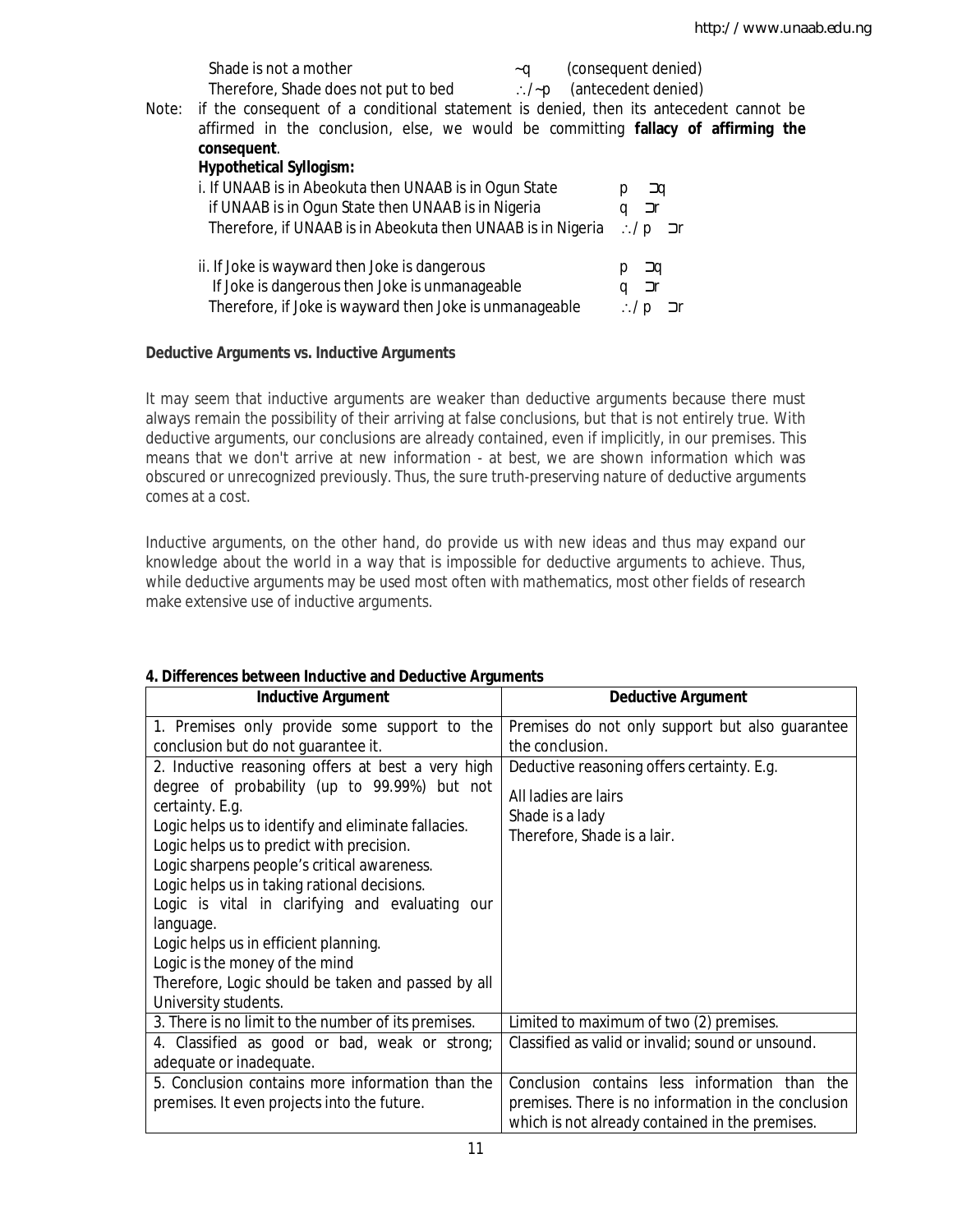| 6. Are of two types:<br>i. Those that go from particular to general; and<br>ii. Those that go from Particular to particular. | Are of three types:<br>Those that go from General to particular; and<br>Those that go from General to general; and<br>Those formulated according to the Rules of<br>Inference (Laws of Logic). |
|------------------------------------------------------------------------------------------------------------------------------|------------------------------------------------------------------------------------------------------------------------------------------------------------------------------------------------|
| 7. Relies heavily on experience, facts, content,<br>evidence, etc.                                                           | It does not rely on evidence, experience or<br>observation to establish its conclusion. Emphasis is<br>on the structure of the argument rather than its<br>content.                            |
| 8. Inductive reasoning is the method of science and<br>scientific theories took their origin from it.                        | It is not the method of science; hence, not so useful<br>to scientists.                                                                                                                        |

Test Questions:

- 1. How many types of arguments do we have? Name them.
- 2. Give two examples each of inductive and deductive arguments.
- 3. What makes an argument valid, invalid, weak or strong?
- 4. State at least four differences between inductive and deductive arguments.

### **WEEK 3**

### **VALIDITY AND SOUNDNESS**

#### **Definition of validity**

One desirable feature of arguments is that the conclusion should follow from the premises. But what does it mean for the conclusion to follow from the premises? Consider these two arguments:

- i. John is over 70 years old. So, John is over 20 years old.
- ii. John is over 20 years old. So, john is over 70 years old.

Intuitively, the conclusion of the first argument follows from the premise, whereas the conclusion of the second argument does not follow from its premise. But how should we explain the difference between the two arguments more precisely? Here is a thought: In the first argument, if the premise is indeed true, then the conclusion cannot be false. On the other hand, even if the premise in the second argument is true, there is no guarantee that the conclusion must also be true. For example, John could be 30 or 40 years old.

Therefore, the above idea can be used to define a *deductively valid argument*, or *valid argument*.

An argument is valid if and only if there is no logically possible situation where all the premises are true and the conclusion is false at the same time.

The idea of validity provides a more precise explication of what it is for a conclusion to follow from the premises. Applying this definition, we can see that the first argument above is valid, since there is no possible situation where John can be over 70 but not over 20. The second argument is not valid because there are plenty of possible situations where the premise is true but the conclusion is false.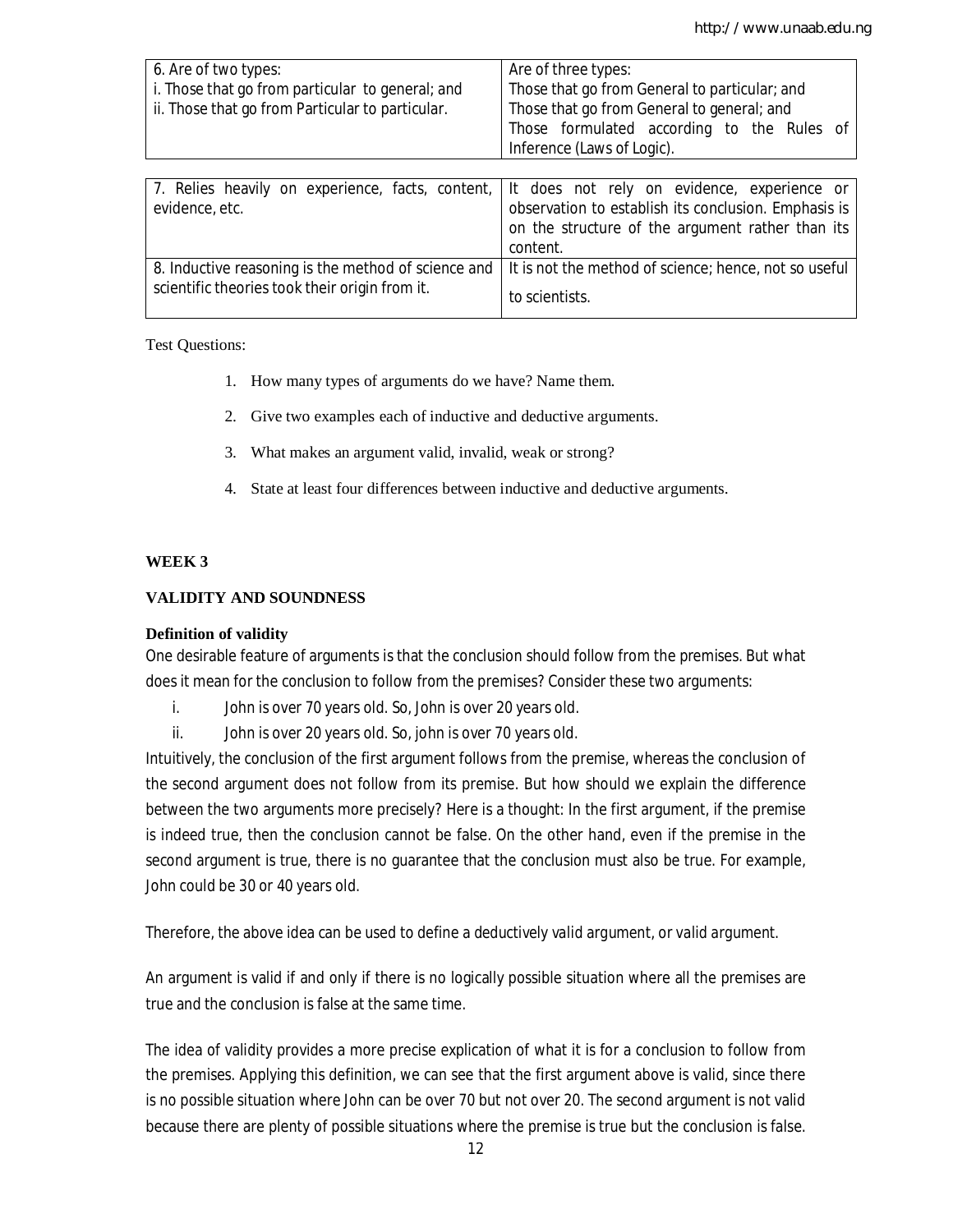Consider a situation where John is 25 or one where he is 85. The fact that these situations are possible is enough to show that the argument is not valid, or *invalid*.

## **Validity and truth**

What if we have an argument with more than one premise? Consider this example: All cows can fly. Anything that can fly can swim. So, all cows can swim.

Although, it is obvious that the two premises of this argument are false, this is actually a valid argument. To evaluate its validity, ask yourself whether it is possible to come up with a situation where all the premises are true and the conclusion is false. (We are not asking whether there is a situation where the premises and the conclusion are all true- we are not talking about empirical facts but logical possibility.) Of course, the answer is 'no'. If pigs can indeed fly, and if anything that can fly can also swim, then it must be the case that all pigs can swim. Remember that logic is about reasoning pattern and not empirical facts.

So the above example has only told us that **the premises and the conclusion of a valid argument can all be false**.

**Note:** Hopefully you will now realize that validity is not about the actual truth or falsity of the premises or the conclusion. Validity is about the **logical connection** between the premises and the conclusion. A valid argument is one where the truth of the premises guarantees the truth of the conclusion, but validity does not guarantee that the premises are in fact true. All that validity tells us is that **if the premises are true; the conclusion must also be true**.

## **Showing that an argument is invalid**

Let's consider this argument: John loves Bola. Bola loves Tony. So, John loves Tony.

This argument is not valid, for it is possible that the premises are true and yet the conclusion is false. Perhaps John loves Bola but does not want Bola to love anyone else. So John actually hates Tony. The mere possibility of such a situation is enough to show that the argument is not valid. Let us call these situations *invalidating counterexamples* to the argument. Basically, we are defining a valid argument as an argument with no possible invalidating counterexamples. To sharpen your skills in evaluating arguments, it is therefore important that you are able to discover and construct such examples.

Notice that a counterexample need not be real in the sense of being an actual situation. It might turn out that in fact that John, Bola and Tony are members of the same family and they love each other. But the above argument is still invalid since the counterexample constructed is a possible situation, even if it is not actually real. All that is required of a counterexample is that the situation is a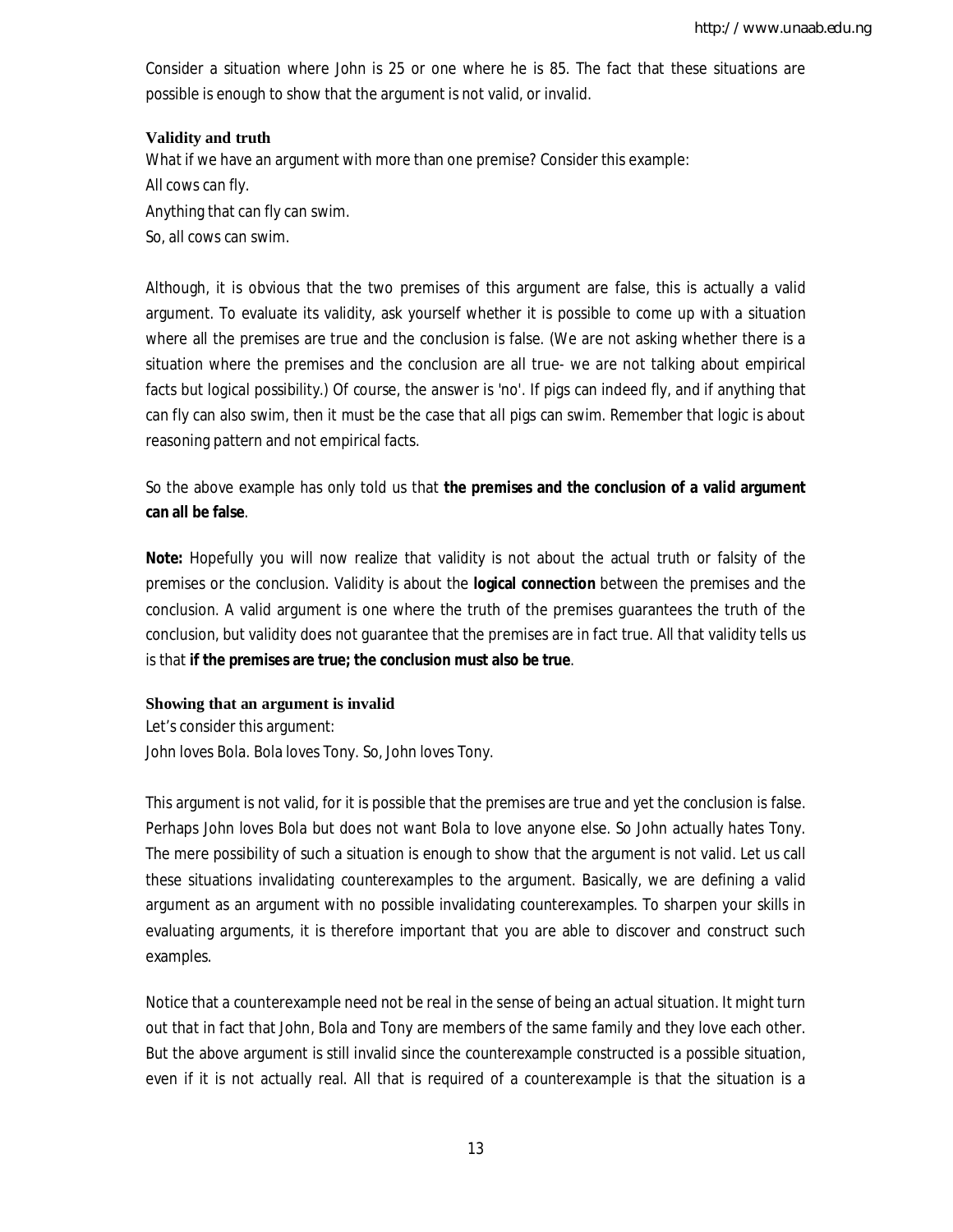coherent one in which all the premises of the argument are true and the conclusion is false. So we should remember this:

### **An argument can be invalid even if the conclusion and the premises are all actually true.**

Another point to remember is that **it is possible for a valid argument to have a true conclusion even when all its premises are false**. Here is an example:

All pigs are purple in colour. Anything that is purple is an animal. So, all pigs are animals.

Note:

- 1. The premises and the conclusion of an invalid argument can all be true
- 2. A valid argument should not be defined as an argument with true premises and a true conclusion.
- 3. The premises and the conclusion of a valid argument can all be false.
- 4. A valid argument with false premises can still have a true conclusion.

The concept of validity provides a more precise explication of what it is for a conclusion to follow from the premises. Since this is one of the most important concepts in this course, you should make sure you fully understand the definition. In giving our definition we are making a distinction between truth and validity. In ordinary usage "valid" is often used interchangeably with "true" (similarly with "false" and "not valid"). But here validity is restricted to only arguments and not statements, and truth is a property of statements but not arguments. As truth is to statement, validity is to argument. **SOUND AND UNSOUND ARGUMENTS**

#### **Soundness**

It should be obvious by now that validity is about the logical connection between the premises and the conclusion. When we are told that an argument is valid, this is not enough to tell us anything about the actual truth or falsity of the premises or the conclusion. All we know is that there is a logical connection between them, that the premises entail the conclusion.

So even if we are given a valid argument, we still need to be careful before accepting the conclusion, since a valid argument might contain a false conclusion. What we need to check further is of course whether the premises are true. If an argument is valid, and all the premises are true, then it is called a *sound* argument. Of course, it follows from such a definition that a sound argument must also have a true conclusion. In a valid argument, if the premises are true, then the conclusion cannot be false, since by definition it is impossible for a valid argument to have true premises and a false conclusion in the same situation. So given that a sound argument is valid and has true premises, its conclusion must also be true. So if you have determined that an argument is indeed sound, you can certainly accept the conclusion.

An argument that is not sound is an *unsound* argument. If an argument is unsound, it might be that it is invalid, or maybe it has at least one false premise, or both.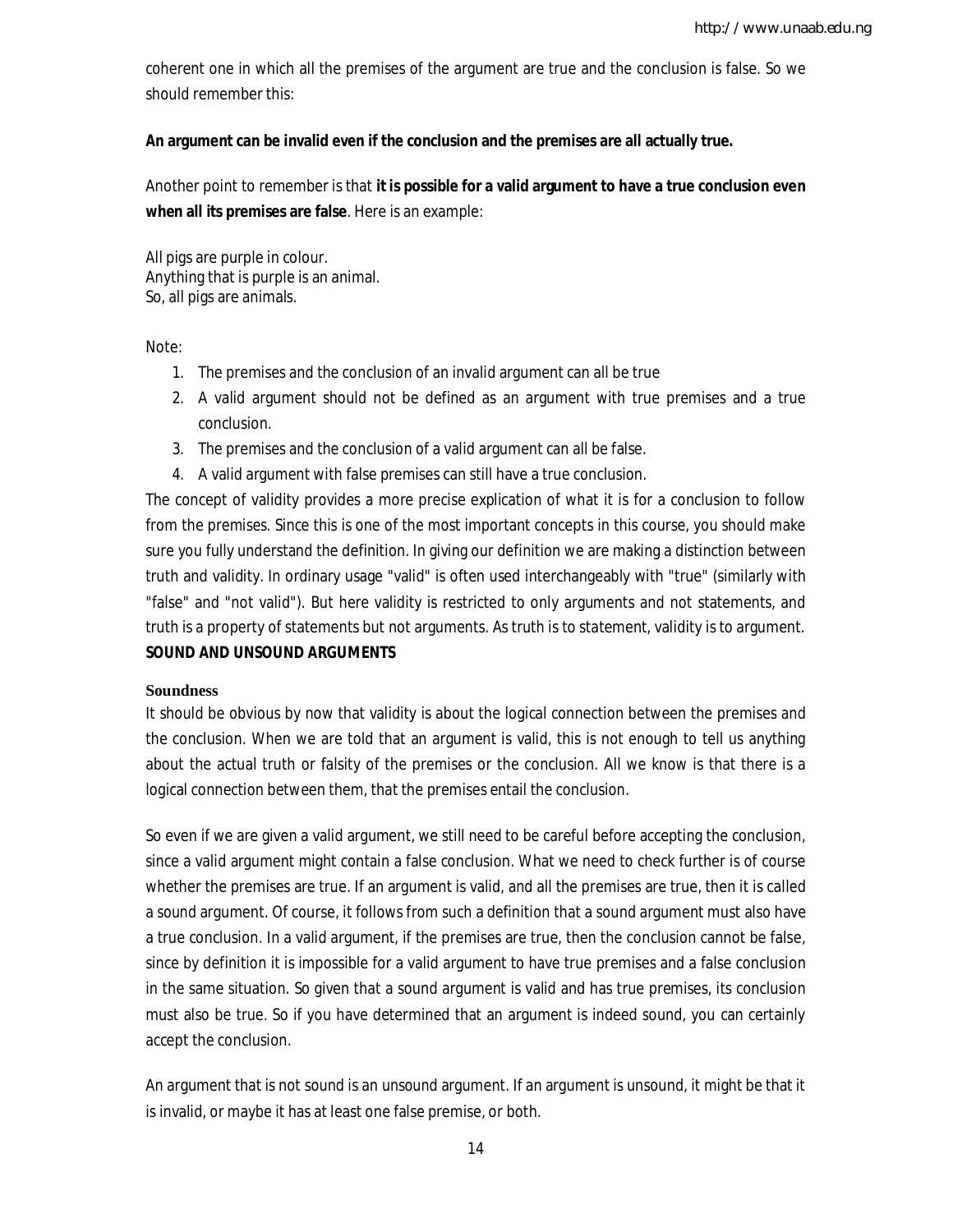**Sound argument:** A sound argument in a deductive argument has its premises and conclusion true. The premises guarantee the conclusion and the conclusion is necessarily drawn from the premises. Every sound argument must be valid and has its premises and conclusion true. For example,

| All human beings are mortal                                                                     |        | (True)  |
|-------------------------------------------------------------------------------------------------|--------|---------|
| Socrates is a human being                                                                       |        | (True)  |
| Therefore, Socrates is mortal                                                                   |        | (True)  |
| All philosophers are academia                                                                   | (True) |         |
| All academia are educated                                                                       |        | (True)  |
| Therefore, all philosophers are educated                                                        |        | (True)  |
| It is possible to have a valid argument with false premises and a true conclusion. For example, |        |         |
| All Nigerians are American                                                                      |        | (False) |
| Obama is a Nigerian                                                                             |        | (False) |

|                                 | $\mathbf{v}$ and $\mathbf{v}$ |
|---------------------------------|-------------------------------|
| Therefore, Obama is an American | (True)                        |

It is also possible to have a valid argument with false premises and a false conclusion. For example,

| All fish are mammals                | (False) |
|-------------------------------------|---------|
| All mammals are carnivorous         | (False) |
| Therefore, all fish are carnivorous | (False) |

However, it is not possible to have a valid argument with true premises and a false conclusion.

Validity is related to soundness of an argument. An argument that guarantees truth is sound. An argument is sound if it is not only valid but its premises and conclusion are also true. Therefore, if an argument is valid and its premises are true, its conclusion must also be true.

**Unsound argument:** An argument became unsound when its premises are true and conclusion false or when both the premises and conclusion are false. For example,

| All human beings are mammal          | (True)  |         |
|--------------------------------------|---------|---------|
| All dogs are mammal                  |         | (True)  |
| Therefore, all dogs are human beings | (False) |         |
|                                      |         |         |
|                                      |         |         |
| All women are liars                  |         | (False) |
| All men are liars                    | (False) |         |

## Test Questions:

- 1. What makes an argument valid?
- 2. What is a sound argument? When does an argument become unsound?
- 3. Distinguish between valid and invalid arguments.
- 4. Distinguish between valid and sound argument.
- 5. Distinguish between validity and truth.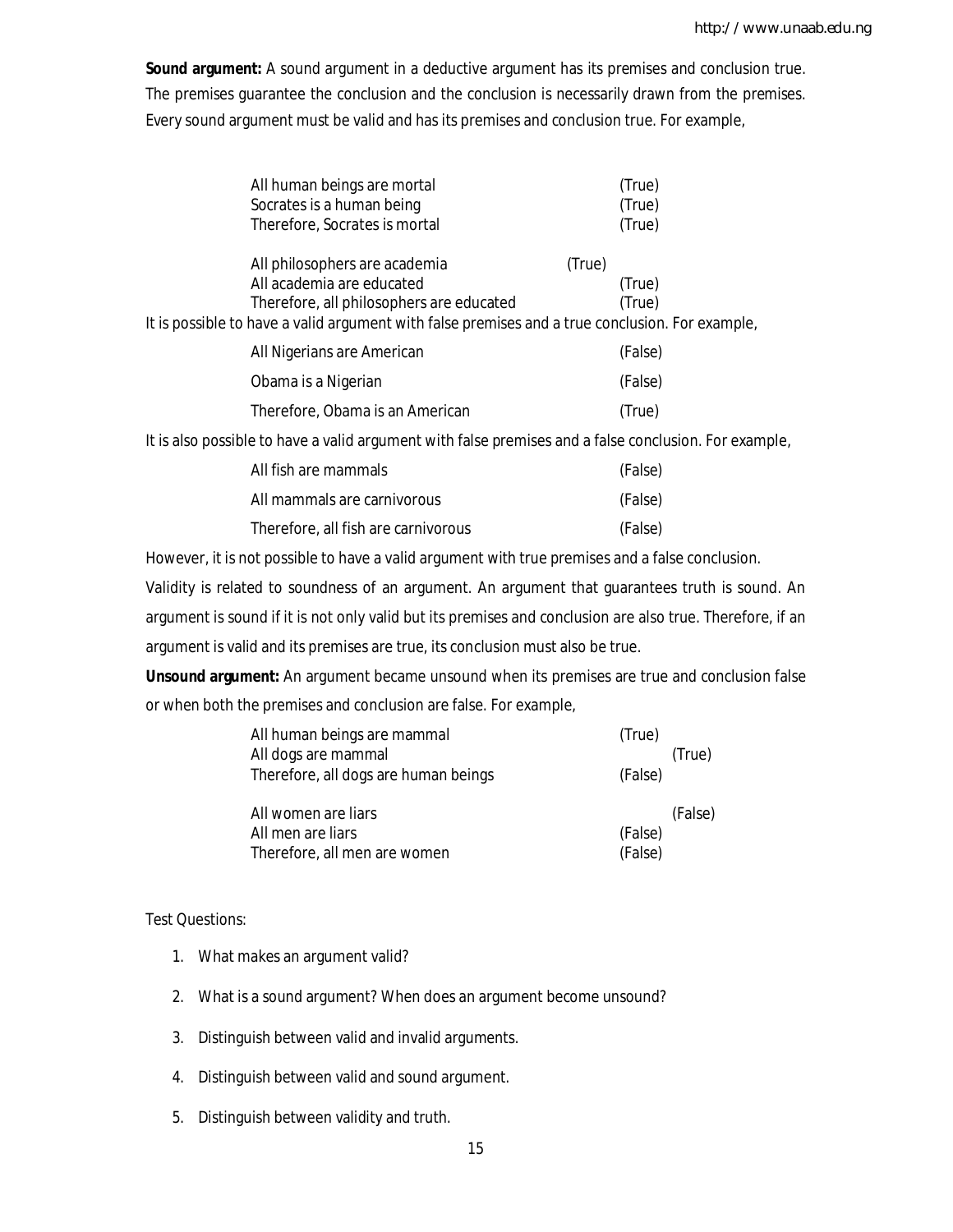6. Give two examples each for a sound and an unsound argument.

## **WEEK 4**

## **LANGUAGE AND DEFINITION LANGUAGE**

Language is the vehicle of communication in the sense that it is the means by which ideas, thoughts, feelings, emotions, etc. are conveyed from one individual to another in daily social living. However, it is also a very complex phenomenon, because of the multiplicity of its uses. So very often, people fail to achieve their set purposes for engaging in discussions just because of the inability to realize this simple fact. What is meant is utterly dependent on the manner in which it is expressed or communicated, as well as the **context** of language use. The logician's primary interest lies in arguments and their analysis. Thus, language is considered important in Logic because it is the means by which argumentation is carried out, as well as analysed. Although language has a plethora of functions and uses, below are the three major divisions into which they can be categorized for easier identification and the purposes of our study:

- **a. Informative**
- **b. Expressive**
- **c. Directive**

## **a. Informative language:**

Language is commonly used to pass information. It is used informatively to describe the world of facts and to reason about it. It is 'reportive' in the sense that it reports facts to one's listeners or readers. Since it is possible for facts to be misrepresented, our idea of "informative" here also includes that of misinformation; false as well as true propositions, incorrect and correct arguments, etc. As long as what is reported can pass as true or false, language has been used informatively. Scientific language is a typical example of this type of language use. News broadcasting, minutes of meetings, newspapers, magazines, history, etc. are all included in this category. It states simply, as a matter of fact, that a given state of affairs did or did not obtain; that a certain fact is or is not the case; that a certain predicate does or does not belong to a given subject term.

This is the type of language normally used to affirm or deny propositions or to present arguments. Because of this, the informative use of language has been seen as the ideal language use in which the logician is primarily interested, besides the fact that emphasis is placed on what is stated, not primarily on the accuracy or otherwise of what is reported. Examples of the informative use of language include:

- 1. The Greenwich Meridian passes through Tema in Accra, Ghana.
- 2. Communism was a sworn enemy of liberal democracy.
- 3. Quantity is not a preferable ideal to quality.
- 4. Some birds are not able to fly.

## **b. Expressive language:**

This is the language use in which a speaker or writer tries to convey his feelings or emotions to the audience or readers by means a clever choice of words that makes the latter become emotionally involved. Here, the speaker tries to change the attitude of the listeners by expressing certain inner emotional states, which, in turn, arouse or evoke similar feelings in the audience. Thus, language is used here to vent or arouse sentiments.

The expressive language should not be confused with when we sometimes speak of "expressing" opinions, beliefs, or convictions; such usage, at bottom, refers to the informative usage of "stating" or "declaring". This is because, strictly speaking, to express an opinion is basically to state or declare it. It does not mean to use language expressively in the sense just enunciated above, because expressive language use refers to the expression of emotions, not to the passing of information, or the stating of facts.

Examples of expressive language use abound in everyday life: "Oh, my!" "That's too bad"; shouts of enthusiasm, like, "Wow!" or love, "Darling", used to express delicate passion. Poems,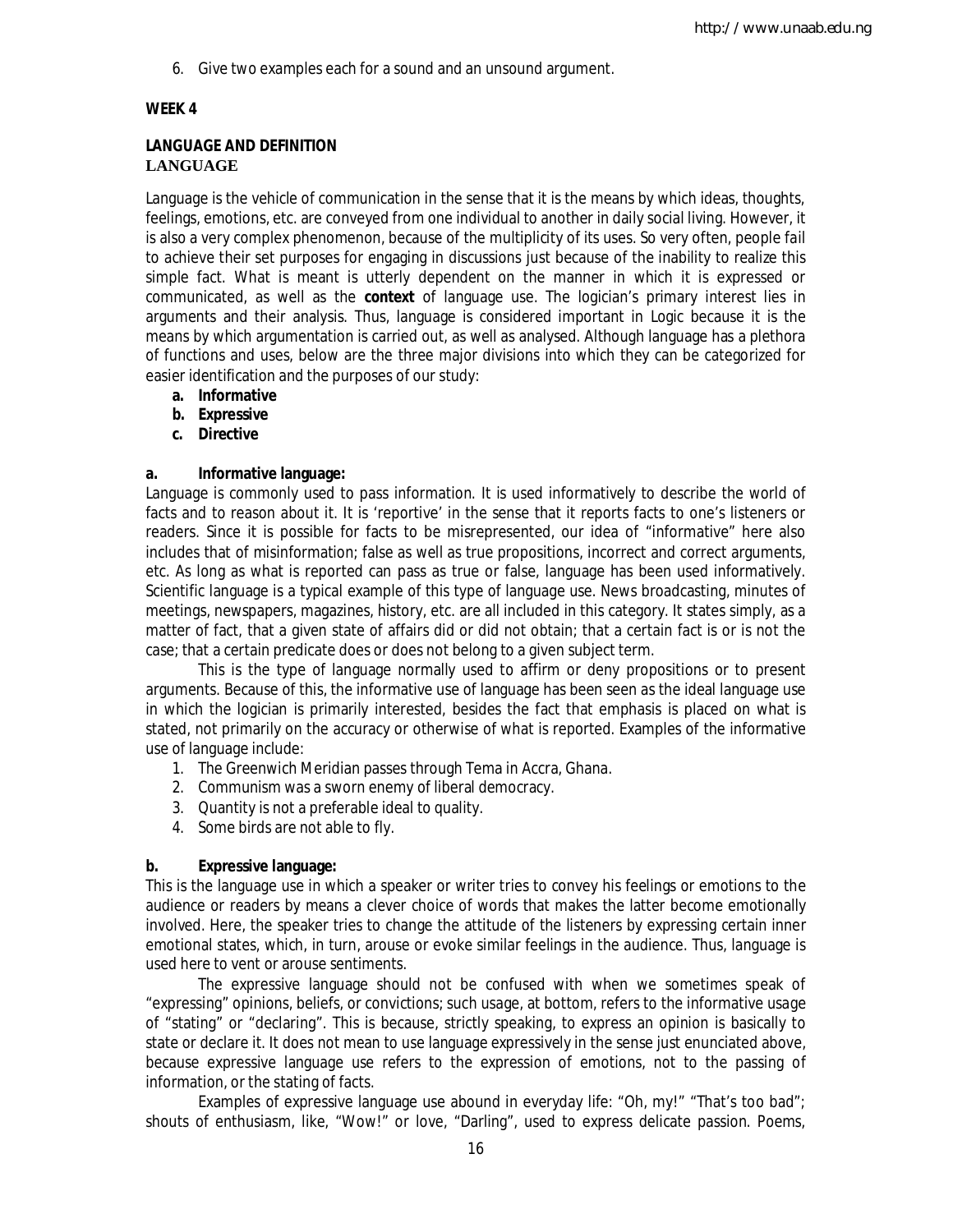worship, or lyrics are normally filled with the expressive use of language. But the bottom line is that the expressive language hardly qualifies—as does the informative—as true or false because one can hardly qualify exclamations as "True" or "False". The reason is simply that the aim of the speaker is not to pass information, or receive affirmation, but primarily to convey strong feelings.

#### **c. Directive language:**

This is the type of language use intended to cause or prevent overt action; e.g. commands and requests. It is intended to get results, by virtue of causing or preventing action of the indicated kind. E.g. "Two, please", said to the waiter in a bar, directs him to serve two bottles of drink. Also, "Don't move", said by the policeman to a driver, is meant to effect the cessation of movement; "Eat!" barked by an angry mother at her child indicates the command to perform the stated action; etc.

The difference between a command and a request becomes clear, then, when we realize that a request is often accompanied by a soft tone of voice, as well as the subtle addition of such expressions as, "Could you …", "If you don't mind…", "May I …", "please", "kindly", etc. A question may become directive if it requests an answer. But the directive discourse is, like the expressive type, neither true nor false; it can only be reasonable and proper, or unreasonable and improper.

Finally, reasons can also be given as to why a command or a directive may be obeyed; and when the statement of those reasons accompanies the command or request, the whole discourse translates into an argument, e.g.,

Avoid casual sex.

Many have died as a result of not believing that AIDS is real.

### **FORMS OF DISCOURSE**

*Form* of language refers to any of the four groups to which a language ordinarily belongs: declarative, interrogative, imperative, and exclamatory; while the *function* refers to how it has been used or the function it is intended to perform within a given context. Thus, **form** and **function** must not be confused. This point is of utmost importance because language may be of any form declarative, interrogative, imperative, and exclamatory—and yet result into any function whatsoever, depending on the intended meaning. This is why the focus must be on the function or meaning of the user instead of on the form. For example, the expression, "He is a dangerous person", is certainly declarative in form; but it might function as a directive to avoid him or to be careful when one deals with him. Also, "I enjoyed myself at your party", although declarative in form, is primarily expressive of the utterer's thanks and appreciation to the celebrant for inviting him or her to the party.

"Aren't we late?" may be interrogative in form; but it may also boil down to a simple directive to hurry up. Again, depending on context, "Keep your mouth shut!", which is primarily imperative in form, may function informatively by reporting that a delicate situation is around the corner, and hence, the need for careful talk. Alternatively, it may be an expression of strong disagreement with another's view. "O my God!" is exclamatory in form, but can still pass for an expression of horror or disgust, or it may be informative to the effect that the worst has happened.

This distinction between the form of discourse and its intended function must be taken seriously to mind because it is of utmost importance in Logic. Hence, as students of Logic, we must be able to identify and disentangle the informative function of language from all others through a careful attention to the function being performed by an expression. Although the grammatical structure of a sentence could sometimes indicate its function, there is no necessary connection between function and grammatical form; between function and content—in the sense of what is asserted therein.

However, one possible way of resolving this problem is by taking a close look at the context, which, and which, alone can determine the function and intended meaning. But it must be reiterated that there is no mechanical method of distinguishing between informative or argumentative language from languages of other functions. Besides studying the context, **this requires careful thought and an awareness of, and sensitivity to, the flexibility of language and the multiplicity of its uses**.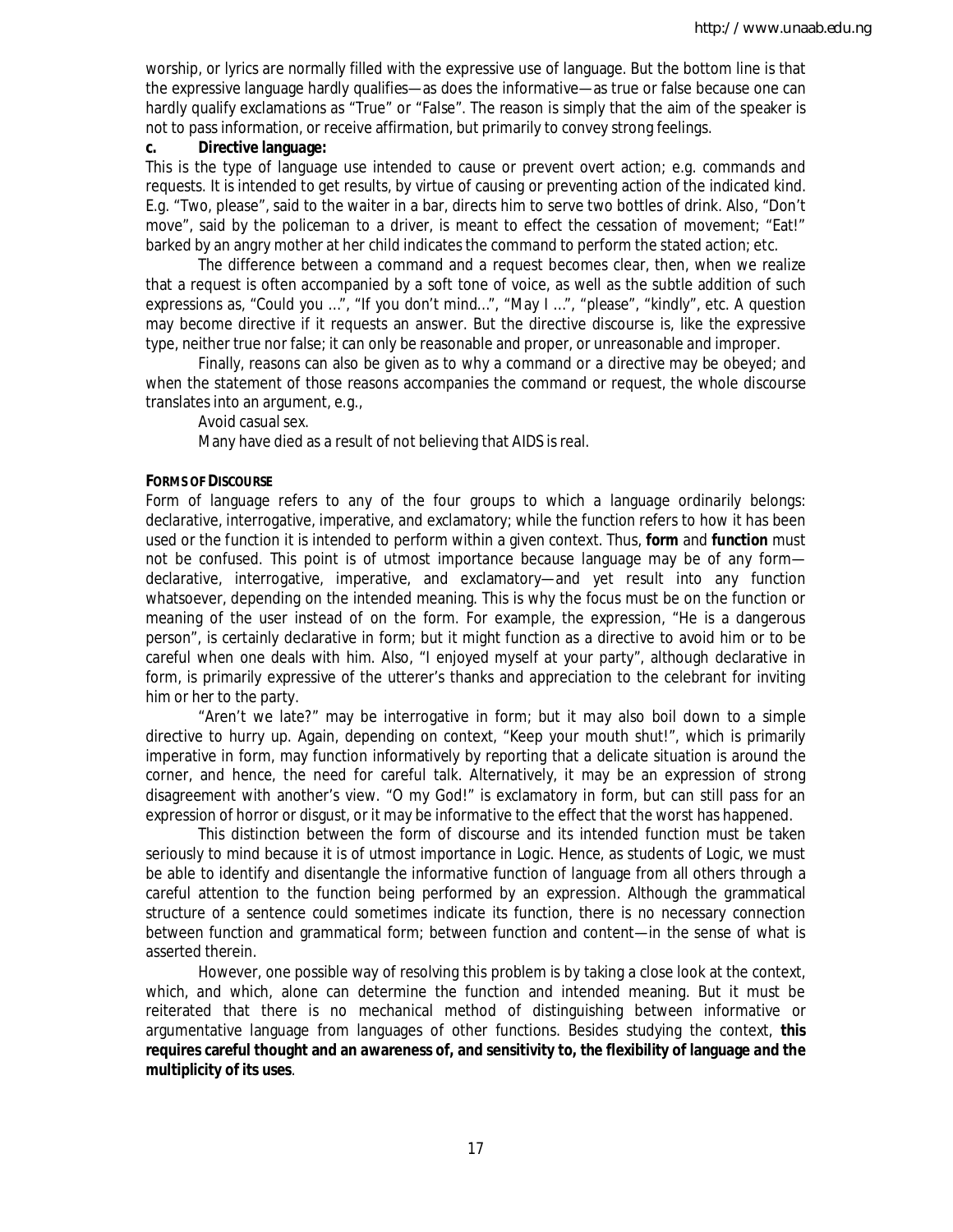## **WEEK 5**

## **DEFINITION**

Language, as was said in the last section, has a multiplicity of uses; and this often leads to undue disagreements and disputations. Due to this problem, it is necessary to define one's terms in order to minimize misunderstanding and ambiguity so that knowledge can be aided. Thus, another important element in the study of Logic is Definition. A definition is **a statement which breaks a logical term down into its constituent or essential parts, namely genus and difference (in a process of description)**. We generally define an object, or a concept, by distinguishing within it those sensible notes or characteristics that make it the kind of thing it is and no other. One function of definition, in general, is to set limits to the meaning of the thing to be defined, in such a way as to narrow it down to ease comprehension. If I define 'paper' as *a material made from wood on which writing is done especially in modern times*, I automatically exclude other kinds of materials from the definition, such as sand, stone, cloth, plastic, glass, rubber, metal, etc. Thus, the purpose of definition and division, each in its own way, is to improve and perfect our conceptual knowledge of objects that are known only in a confused and imperfect sort of way. Thus, in defining a word, term or phrase, we are actually describing it by giving its properties, in order to arrive at its exact meaning, pass information around, and so communicate effectively. In what follows, attempt is made to explain the essential mechanisms that come into play in definition, the types, as well as purposes of definition.

#### **Genus and difference**

While *genus* refers to the family or group to which a thing naturally belongs, i.e. the sensible notes it shares with certain other things of the same type, *difference* refers to the other notes that differentiates a thing from other types of things belonging to other families distinct from the one to which that thing belongs. For instance, the term, 'human', belongs to the genus, 'rational', which, at the same time sets it apart from all other things, say 'plants'. Thus, in definition, a thing is placed in its genus, which affords it a difference that also sets it apart from other things the mind can possibly conceive. Furthermore, the definition of 'clock' as *a device used for measuring time* immediately places it in the genus, 'device', and, at the same time, sets it apart from other things that do not belong that genus. This is what is meant by saying that a thing is defined by breaking it down into its genus and difference.

#### **Definiendum and Definiens**

Every definition has two components, viz: **definiendum** and **definiens**. The definiendum refers to the concept, symbol, word, phrase or term to be defined, while the definiens is the group of words, phrases or sentence actually used in rendering the definition. E.g.

#### *Definiendum* → **Democracy**

*Definiens*  $\rightarrow$  A form of government in which the active and free participation of all the citizens of a state is the operating policy, sometimes through duly elected representatives.

If we take the above as an adequate definition, then *democracy* is the definiendum, i.e. the concept to be defined, while the whole of "A form of government in which … duly elected representatives," becomes the *definiendum.*

#### **Purposes of definition:**

**To increase vocabulary:** When the meaning of a concept, or a word, is not known to us, we can ask for its definition from the person who has used it, or look it up from the dictionary, in order to enrich our personal word power.

**To eliminate ambiguity, confusion and misunderstanding:** Quite often, a given word can have more than one meaning, in such a way as to confuse one's listeners or readers, each of whom would bring with them different interpretations, understandings or conceptions of that given expression. If this is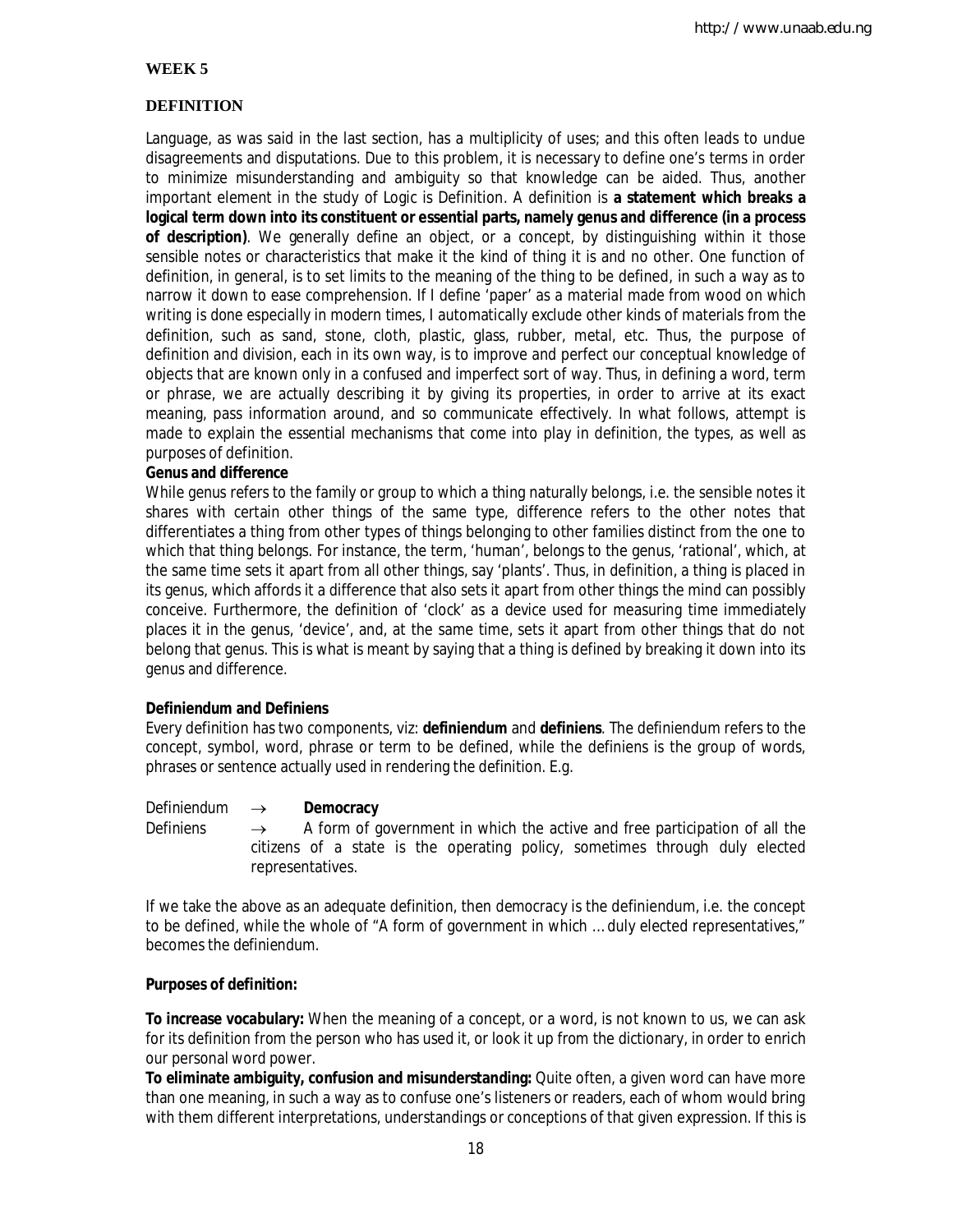the case, then it can only be worthwhile to clarify the intended meaning by defining the particular sense of the word or concept, in order to carry one's audience along, especially during a public discussion.

**To reduce vagueness and set out limits in borderline cases:** 'Vagueness' and 'ambiguity' must not be confused. A term is vague when there are borderline cases (that is, grey areas) of its application, but a term is ambiguous when it has no specific meaning or connotation. Examples of vague words include youth, adult, development, vehicle, democracy, child, etc. Most countries of the world take 18 years as the age of adulthood, while for some others, it is 21; in fact, the same country may even put adulthood at 18, and still maintain that voting age is not until 21. So also, an infant is a child, while a person of 30 or more years remains a child to her parents. 'Vehicle' is clearly vague because it can refer to a car, a ship, an airplane, an army tank, or even a wheelbarrow.

**To explain theoretically:** Here, definition is a tool used, in a scientific manner, to explain how things or phenomena relate or connect to one other in nature. E.g. is the word, 'force' used by Isaac Newton, a renowned physicist, to refer to the "product of mass and acceleration".

**To influence attitudes:** There are cases when a writer or speaker defines words in such a way as to appeal to the emotions of his readers or audience, influencing their attitudes in a desired direction. In this way, the writer moves the readers or audience to jettison a generally accepted idea and embrace his or her own.

**To resolve dispute:** To resolve disputes, we need to define the actual sense(s) in which words are used by arriving at some common ground where every party to the dispute can connect. This saves us from unnecessarily long and fruitless argumentation, which may even have been sparked off by different interpretations of the same expression.

#### **Types of definition**

There are many types of definition, depending on the context and purpose which they are meant to serve. Thus, the purpose of definition often determines the nature of the definition to be employed. Here are the main types of definition:

**Nominal or stipulative definition:** This is a type of definition that arises from the deliberate assignment of (new) meanings to words or phrases. Sometimes, writers offer a completely, or slightly, different or new interpretation of a concept through a rigorous re-examination of the existing popular conceptions of that word, exposing the underlying inadequacies in the ordinary understanding of that concept by people.

**Real or essential definition:** This, as the name readily suggests, is a definition that says what something is in essence, i.e. its exact nature. A real definition places a subject one is defining in its proper category. E.g. A *spinster* is a woman who has never married.

**Lexical definition:** A lexical definition is a dictionary-based definition. It does not necessarily give a definiendum a meaning it lacked before, but simply reports a meaning it already has, especially as understood and used in the community of the speakers of that language. In this way, it *reports* how words are actually used by the owners of a language. For instance, the English word, 'story' means something a person naturally enjoys listening to; and this is the primary sense of the word among the English people. However, to the average Nigerian, 'story' is something one would rather hate to hear.

**Precising definitions:** These serve to reduce ambiguity and vagueness by giving the precise meaning or sense intended in a piece of writing or speech, especially if the context is not clear. When terms that have borderline applications (i.e. terms not clearly belonging to one or other of two or more categories of meaning), or many closely related meanings, are used, a précising definition may help in indicating the one being referred to. For instance, the term, *adult*, may be precisely defined as *a person who is 18 (or 21) years and above*.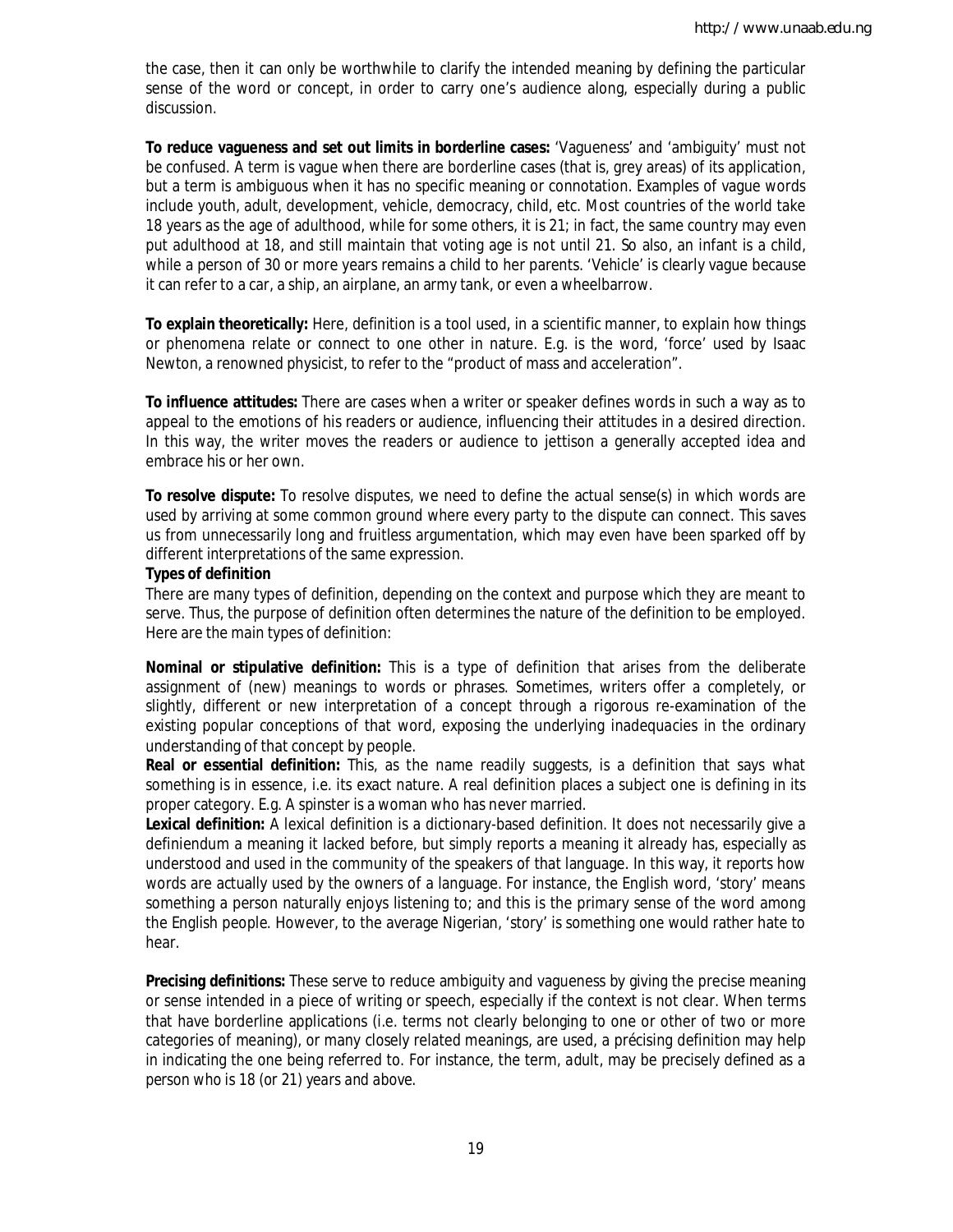**Theoretical or operational definition:** A definition may attempt to formulate a theoretically adequate, or scientifically useful, description of the objects to which a term applies. In science, a new definition is periodically given to support a new theory or to modify existing ones.

**Persuasive definition:** This is used to persuade or influence the attitude of one's readers or audience to get them to agree with the definer, disagree with the definer's opponent, or to do both.

**Ostensive definition:** (From the Latin verb, *ostendere*, meaning "to show", or "to expose") This type of definition is effected by directly pointing to physical instances of the thing or object to be defined, in much the same way as a child receives her first lessons of the names of objects around her. E.g. is showing someone the front tyres of an airplane as a means of getting them to understand why they are designed in a way different from ordinary car tyres.

#### **Rules of Definition**

- 1. **A definition must be co-extensive with the thing defined.** In other words, a definition must neither be too wide—as to entail more than is contained in the definiendum—nor too narrow as to exclude some essences of the definiendum.
- 2. **A definition must not be expressed in negative sentences, except when absolutely necessary.**
- 3. **A definition must not be circular.** This rule is closely related to the fallacy of begging the question. Imagine 'cooking pot' being defined as "a pot used for cooking"; or 'evolution' being defined as "the process by which life evolved". Such definitions are self-defeating because they leave one with little clue as to the actual meanings of the terms being defined, especially if one is seeing the terms for the first time.
- 4. **A definition must not be rendered in ambiguous or metaphorical language, but in simple, univocal terms.** For instance, *bride* need not be defined as "the apple of the groom's eye".
- 5. **A definition must state the** *essential* **attributes of the definiendum, not its peripheral attributes.** In other words, it must give the exact essence or nature of the concept or phenomenon being defined, rather than other accidental or dispensable characteristics it happens to have. Thus, it seems better to define 'university' as *a place where people acquire higher education*, rather than just a place where students go to do photocopy.

#### Test Questions:

- 1. Why is language of central importance in Logic?
- 2. What is the fundamental difference between forms and functions of language?
- 3. State one possible way of resolving the problem of confused language usage?
- 4. What is the central importance of definition in Logic?
- **5.** How do the rules of definition facilitate the attainment of knowledge?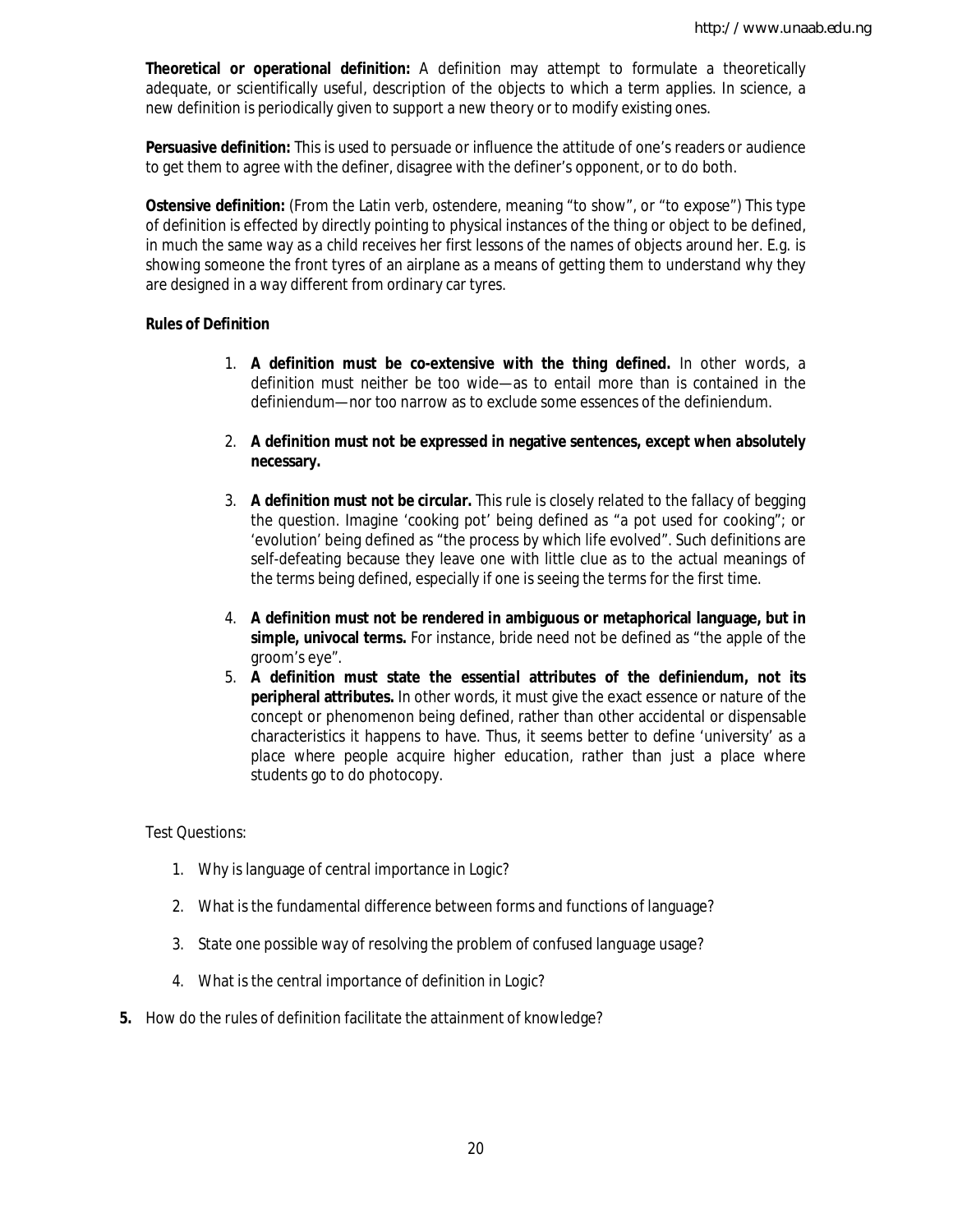## **WEEK 6**

#### **INFORMAL FALLACIES**

From the foregoing discussions, a major challenge to correct reasoning, which definition helps to resolve, is that of logical fallacies. Fallacies, therefore, are mistakes usually made by people in the cause of reasoning or argumentation, which most often lead to false or baseless judgment. Thus, a fallacy is simply defined as **any kind of mistake or error in reasoning or incorrect argument**. Fallacies are particularly dangerous because they can be rather so subtle as to fool us in the course of reasoning or argumentation, especially if we are not well practiced in the art of independent thought or reasoning. They are able to do this because they are usually couched in emotional languages that naturally appeal to humans—who are emotional beings by nature. As such, it becomes an arduous task for an average person to avoid them completely, or even detect them. However, since such mistakes in reasoning can be deliberate as well as unintended, we shall use the word "fallacy" to refer to any form of mistake or error in reasoning or argumentation.

Informal fallacies are primarily dependent on what the constituent propositions of an argument assert, i.e. on the meaning of the propositions themselves, rather than their logical structure as such. Informal fallacies are divided into **fallacies of relevance** and **fallacies of ambiguity**. As the name readily suggests, all fallacies of relevance ignore the issue at stake only to reach a conclusion that has little to do with the premises on which it is supposed to rest. Thus, fallacies of relevance are committed when an argument relies on premises that are not relevant to the intended conclusion, and that, therefore, do not possibly establish its truth. Fallacies of ambiguity, as we shall see presently, arise from linguistic mistakes or confusion, also proceeding from premises to unwarranted conclusions.

There are many kinds of informal fallacies. For the purpose of brevity, only a few of them will be included here, in order to enable the student understand what they are and how they function. The few included here are used as a guide to the student, who is encouraged to carry out further research for a more comprehensive and broader listing. Below are listed thirteen examples of fallacies of relevance, with their Latin names, as a matter of tradition; in fact, these Latin names have even been incorporated into the English language, and are, sometimes, used in place of their English equivalents.

- **a) Argument from ignorance or appeal to ignorance** (*argumentum ad ignorantiam*): This fallacy is based on the assumption that a proposition must be true simply because it has not been proved false; or that it must be false since nobody has succeeded in conclusively establishing its truth. E.g. is the age-old debate between natural scientists and theologians about God's nature and existence, in which some scientists argue that God does not exist simply because he cannot be made physically manifest, while some theologians argue, on the other hand, that since science has not been able to prove conclusively that God does not exist, one is left with no other choice but to infer his existence from the order, intelligence and design found in nature.
- **b) Appeal to (inappropriate) authority** (*argumentum ad verecundiam*): This is the tendency to claim that something is true by appealing to parties with no legitimate claim to authority in a specific area of knowledge. This fallacy is common among young people, who often make claims based on the authority of their parents or other adult relatives, who have told them so. It may not be far removed from the fact that children often think, albeit mistakenly, that adulthood is a veritable sign of wisdom and knowledge. They then assume that their parents know everything about anything under the sun.
- **c) Complex question:** This involves asking a question in such a way as to presuppose the truth of some other conclusion(s) buried in that question. It is like two or more questions cleverly rolled up into one, and is typically used by lawyers during cross-examination to confuse a defendant or a witness. An example of a typical complex question runs as follows: "Were you not on your way to Lagos last week when you wittingly threw banana peels out of your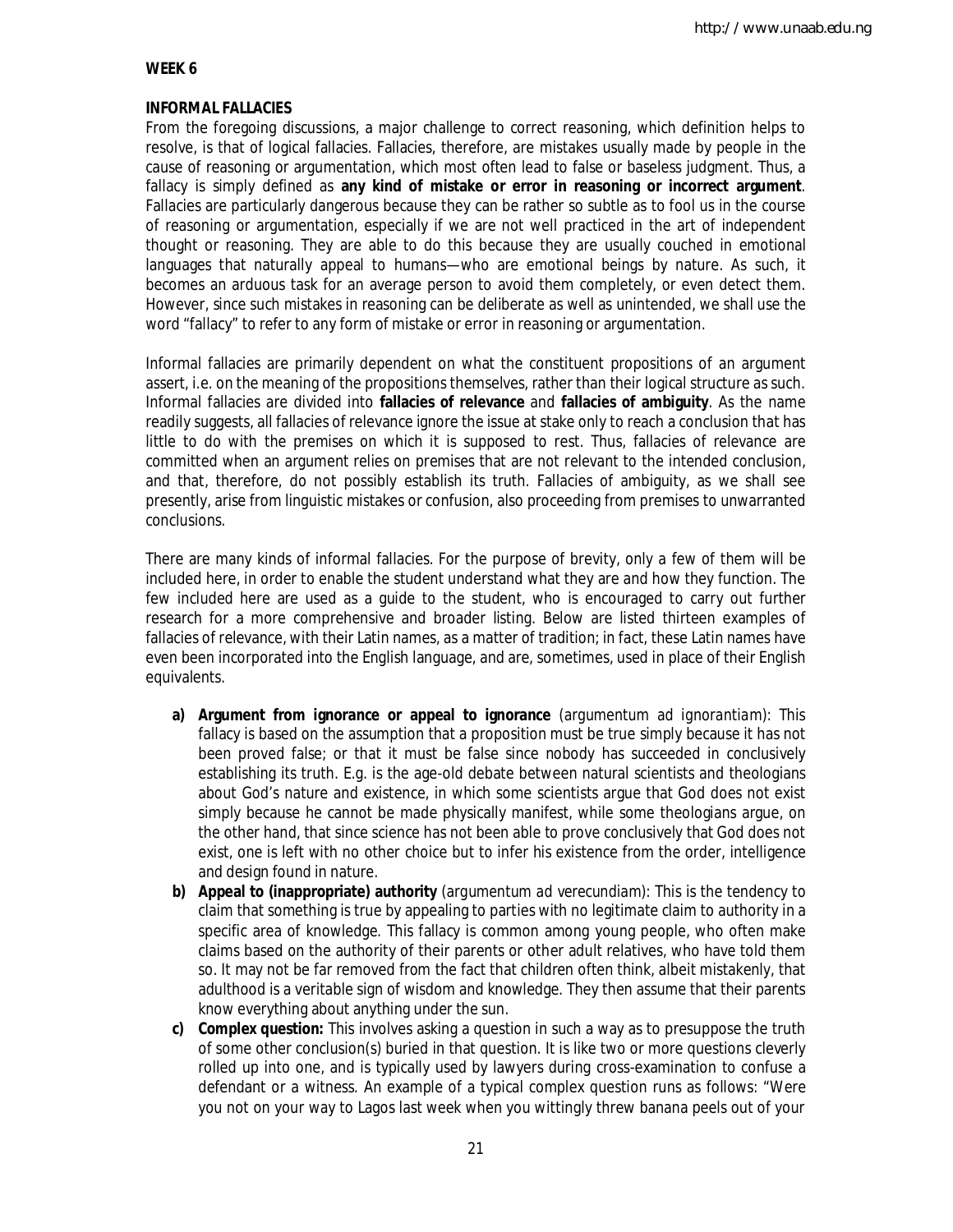car window, which slipped the tyres of other cars off the highway, thereby causing an accident, in which innocent people's lives were endangered?"

This seems like one question; but it actually has at least four other presuppositions: 1) that you travelled to Lagos; 2) that it was last week; 3) not only did you throw something out of your car window, but that it was banana peels; and 4) that you caused an accident in which people's lives have been affected. Other complex questions are: "Have you spent the money you robbed from the bank?" "Is that your wife cooking *our* dinner inside your kitchen?" "Is it next Monday that you will give me a car?"

- **d) Appeal to the person** (*argumentum ad hominem*, literally: attack against the person): It is not uncommon to find people who think they are excellent thinkers when, in fact, they are only indulging themselves in abusing other people or their personalities, totally ignoring the issue under consideration and shifting attention from themselves. This fallacy is typically common in Nigerian politics, where contestants often waste valuable time casting slurs on their opponents, as a strategy for hiding their ignorance and incompetence. As the name implies, this fallacy attacks the personality of the individual(s) with whom one is debating or arguing, thereby distracting attention from the argument itself, which is what is important. Yet arguments are supposed to address issues directly, rather than persons or personalities.
- **e) Accident:** This fallacy is usually committed by applying a generalization to parts or individuals of the whole with acute rigidity. For instance, although it is always good to be honest, it must be realized that sometimes, in practical life, telling a lie can save life or prevent disaster.
- **f) Converse accident**, on the other hand, is when we extend a generalization or characteristic from individual cases to the whole, moving from the parts to the whole. An example is concluding from the abuse of a particular thing, say TV watching, to its complete abolition; or arguing that we should stop all almsgiving since almsgiving may sometimes lead to indolence.
- **g) False Cause:** This refers to attributing a wrong cause to a phenomenon. Scientists and other researchers can be so easily misled by this type of fallacy. Here, two completely distinct and unconnected events closely following each other are wrongly interpreted in such a way as to make one the cause or the effect of the other. This is merely as a result of the habit of wrongly associating two (or more) distinct phenomena simply because they happen to appear side by side, or simultaneously.
- **h) Begging the question** (*petitio principii*): To beg the question, in one way or another, is to assume as proved the very point that is in need of being clearly explained, proved or conclusively established. In other words, it means to include the same point at issue as one of the propositions of an argument, in a vicious circle, and then proceed to prove it by means of that same proposition, but this time as the conclusion. As we noted, this fallacy is closely related to circular definitions, which would incorporate the same word being defined into the definiens. The following are some examples of this fallacy:
	- 1. The holy book is the word of God because it is written therein.
	- 2. The colour of your eyes is a hereditary factor because it is a trait you inherited from your parents.
	- 3. Tomorrow will be like today because experience shows that the future is usually like the past.
	- 4. Snow is always white because it is in the nature of snow to be white.
	- 5. A king without a throne does not have a throne.
	- 6. I was late to the meeting simply because I was late.

The power of an explanation, or a definition, lies in its ability to teach us something we did not know before—i.e. in its capability to satisfy intellectual curiosity.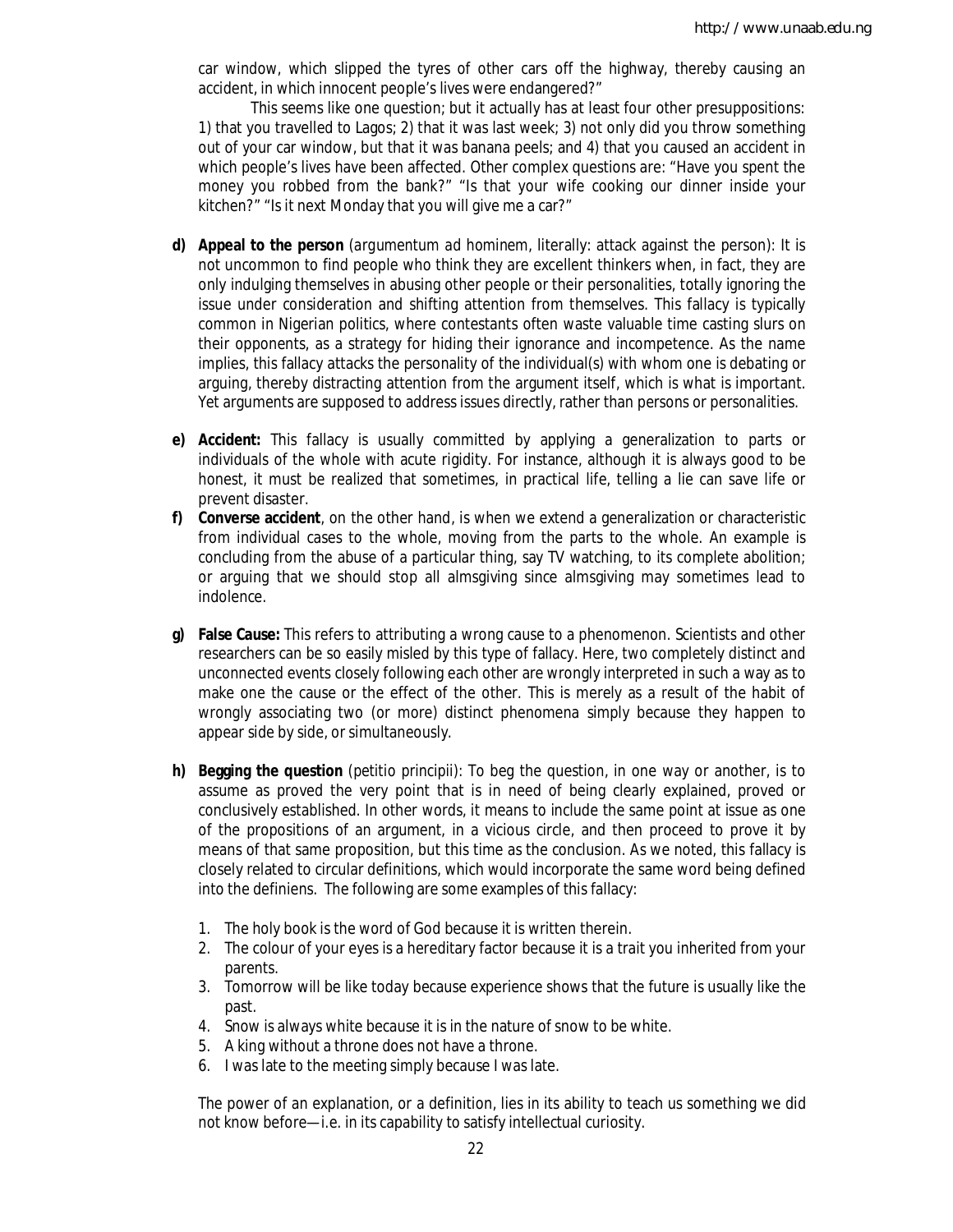- **i) Appeal to the populace** (*argumentum ad populum*): This fallacy appeals to the people's prejudices, emotions, and local interests, in order to 'sell' one's own cause either to oneself or to others. It is a fallacious appeal to the logic of the majority, typically instantiated and justified by the inconsequential idea that everybody else is doing the same thing or maintaining the same opinion on a given issue.
- **j) Appeal to pity** (*argumentum ad misericordiam*): As the name suggests, this is a fallacious argumentation in which the altruism and mercy of the audience are the special emotions appealed to, while the crucial question of whether the concerned person has committed a given offence is disregarded.
- **k) Appeal to force** (*argumentum ad baculum*): People commit this fallacy by using force, coercion and blackmail, instead of reason or persuasion, in order to get someone, usually a subordinate, a colleague, or a counterpart, to accept their viewpoint, comply with their demands, or follow their directives. It is very commonly used by superiors, who threaten their subordinates with loss of job; and parents also, who threaten to cease supporting their children financially if they fail to obey their instructions and directives. Eedris Abdulkareem's well-known song, *Mr. Lecturer*, may be taken as a classical representation of this fallacy.
- **l) Slippery slope:** This is the unwarranted belief or expectation that things must always turn out in a particular way, no matter what happens. Analogously, it is like rolling a ball down a slope and expecting that it must continue all the way to the valley below. But practical experience rather shows that this may not always be the case. Sometimes, it is possible for something, like friction, or some other obstacle, to intervene along the way, stopping the ball in its tracks.
- **m) Hasty conclusion**: As the name clearly suggests, this is the tendency to rush to a conclusion even before considering all the necessary and available evidence. A number of factors may be responsible for this: the conclusion could be emotionally enticing to the person, rendering them incapable of assessing the facts objectively; or the person may have some personal interest in the matter, even when completely in the dark about all the relevant circumstances surrounding it. Sometimes, the individual may know that the conclusion is likely to be false, and still insists on it. In any case, the fallacy of hasty conclusion represents a disservice to truth and knowledge, both of which are the core targets of Logic.

## **FALLACIES OF AMBIGUITY (LINGUISTIC FALLACIES)**

These are arguments with ambiguous phrases or words, whose meanings shift and change in the course of argumentation. The premises start off with a different connotation of the terms or phrases, and then reach a conclusion that utterly invalidates the whole argumentation. They are also called linguistic fallacies because they usually derive from faulty linguistic constructions.

- **1. Equivocation:** This refers to the tendency by some arguments to confuse the several meanings of a particular word or phrase, either deliberately or accidentally; e.g. the expression, "have faith in" in the following sentences:
	- a. She *has faith in* Logic (She is rather obsessed with it);
	- b. She *has faith in* the president (she knows he will deliver);
	- c. She *has faith in* swimming (she enjoys it a lot);
	- d. She *has faith in* God (she believes God will help her).

Depending on what is predicated, the meaning of 'has faith in' keeps shifting, such that if we have an argument in which the premises and conclusion have different senses of the phrase, then the argument becomes invalid, inferring a conclusion that is not supported by the premises.

**2. Amphiboly:** When the premises of an argument are stated with an interpretation that makes them true, and a conclusion is drawn from it based on an interpretation that falsifies it, we have the fallacy of *amphiboly*. Amphiboly often results from loose adverbial and prepositional phrases, dangling particles, and misplaced relative clauses; e.g. "While wagging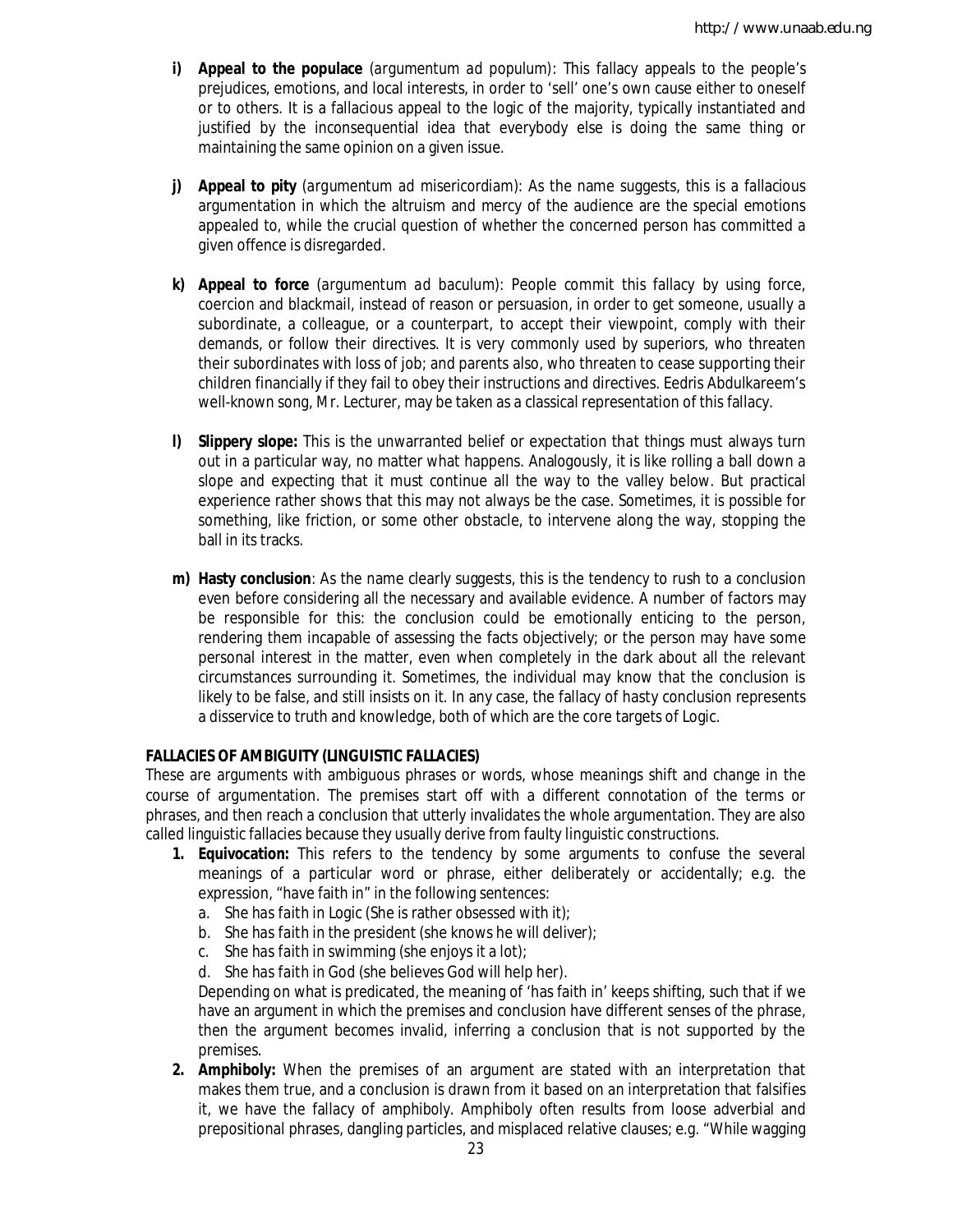his tail, the hunter played with the tiger's cub." This sentence tacitly suggests that the hunter has a tail, whereas the adverbial phrase in the first part of the sentence was a reference to the cub. Such fallacious expressions are common among writers, and results from careless sentential constructions.

- **3. Accent:** This fallacy rises from the different meanings that can be conveyed by the same sentence or proposition, due to misplaced emphasis upon a syllable, word or phrase in a sentence. Due to the shift in emphasis on different parts of a proposition, the meaning arrived at in the conclusion renders the whole argumentation invalid. Take a look at the following sentences:
	- a. *You* may think as you please (Nobody else may do the same …);
	- b. You *may* think as you please (It is permissible, but I'd rather you did not ... );
	- c. You may *think* as you please (As long as you do not *act* it out …);
	- d. You may think *as* you please (Not as it *displeases* you …);

Notice the dramatic change in the meaning of this particular sentence as the emphasis or stress moves from one word to the next. Semantic consistency—i.e. the ability to be consistent in meaning—is very crucial in Logic. This is because, as we saw in earlier chapters, language and meaning are central in Logic. Any failure in this regard only results in unnecessarily long argumentation that only leads nowhere near truth and knowledge.

**4. Parallel word construction:** This refers to the tendency to assume that because two words are similar in structure, they must in that respect, be similar in the direction of their respective meanings. For instance, the fact that *impossible* means "not possible" and immortal means "not mortal" does not, in anyway, automatically imply that *immemorial* and *ingenious* would then mean "not memorial" and "not a genius" respectively; nor that because "invisible" means "not visible", therefore "invaluable" would mean "not valuable", etc.

#### **AVOIDING FALLACIES**

There are many fallacies, and the ability to avoid them sanitizes the reasoning process. But in what ways can we possibly avoid fallacies? Here are a few concise suggestions:

- 1. There is need to be aware of the existence of fallacies, as well as their nature, since one cannot avoid what one does not even know is in existence.
- 2. Understanding that language is very slippery, and can easily be twisted to mean *anything*. This involves the realization that language has a plethora of uses and meanings, and that what is meant in every speech generally depends on how language has been used.
- 3. Following from (1) and (2), there is need for constant vigilance, both in reading and in writing, so as to be able detect any misuse of language that could lead to fallacy.
- 4. Careful definition of terms in order to avoid misunderstanding, confusion, vagueness, ambiguity, and undue or unfruitful argumentation.

Test Questions:

- 1. What is fallacy?
- 2. What is distinction between fallacy and 'lie'?
- 3. Explain the major difference between formal and informal fallacies.
- 4. What is the difference between fallacies of relevance and those of ambiguity?
- 5. Mention three ways of avoiding fallacy.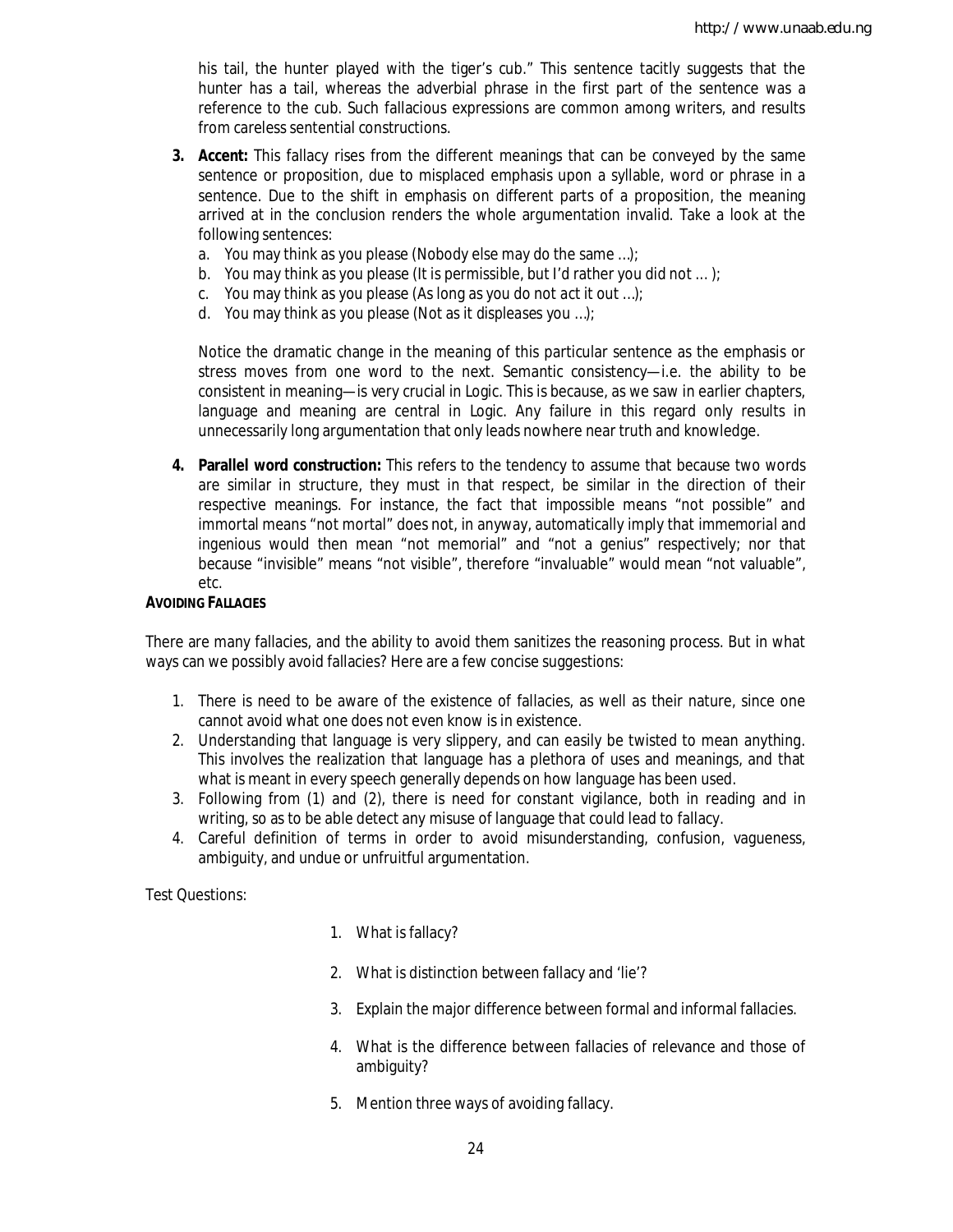## **WEEK 7**

## **NATURE OF SCIENCE**

The core issues discussed are:

**Science** is the cumulative body of systematized knowledge obtained through observation, experiment and reasoning. Science advances as scientists accumulate more detailed facts and gain a better understanding of these fundamental principles and laws. A theory developed by a scientist cannot be accepted as part of scientific knowledge until it has been verified by the studies of other researchers. Scientific progress depends on new ideas expanding and replacing old ones.

## **Importance of science:**

- 1. Science provides the basis of much of modern technology the tools, machines, techniques, and sources of power that make our lives and work easier.
- 2. Discoveries of scientists help to shape our views about ourselves and our place in the universe.
- 3. Scientific and technological inventions such as computers, automobiles, airplanes, television, communication satellites, have transformed human life.

**Please note** that applied knowledge is very vital for this topic.

Test questions:

- 1. What are the qualities that make science what it is?
- 2. What is its essence?
- 3. What differentiates science from other intellectual matters?
- 5. How do we distinguish between genuine research and pseudo research?
- 6. What is the importance of science?

7. To what extent have scientific discoveries help to shape our views about ourselves and our place in the universe?

## **WEEK 8**

## **METHODS OF SCIENCE**

## **Introduction**

Scientific methods are founded on some basic philosophical assumptions such as **"**reality is objective and consistent", "humans have the capacity to perceive reality accurately", and the fact that "the real world can be rationally explained". On this background, the logical positivist the empiricism, the falsificationist, and other theorists have tried to explain the logic of science but none is without criticism. If reality is granted objective and consistent, it will mean that it does not change but does it? Is it true that human has the capacity to perceive reality accurately when philosophy claims that appearance differs from reality? And if reality can truly be rationally explained, then it will mean that science has answers to all mysteries in the world. But, how do we explain the mysteries surrounding the UFO (Unidentified Flying Object), the Bermuda Triangle on the high sea, the Mind/Body problem,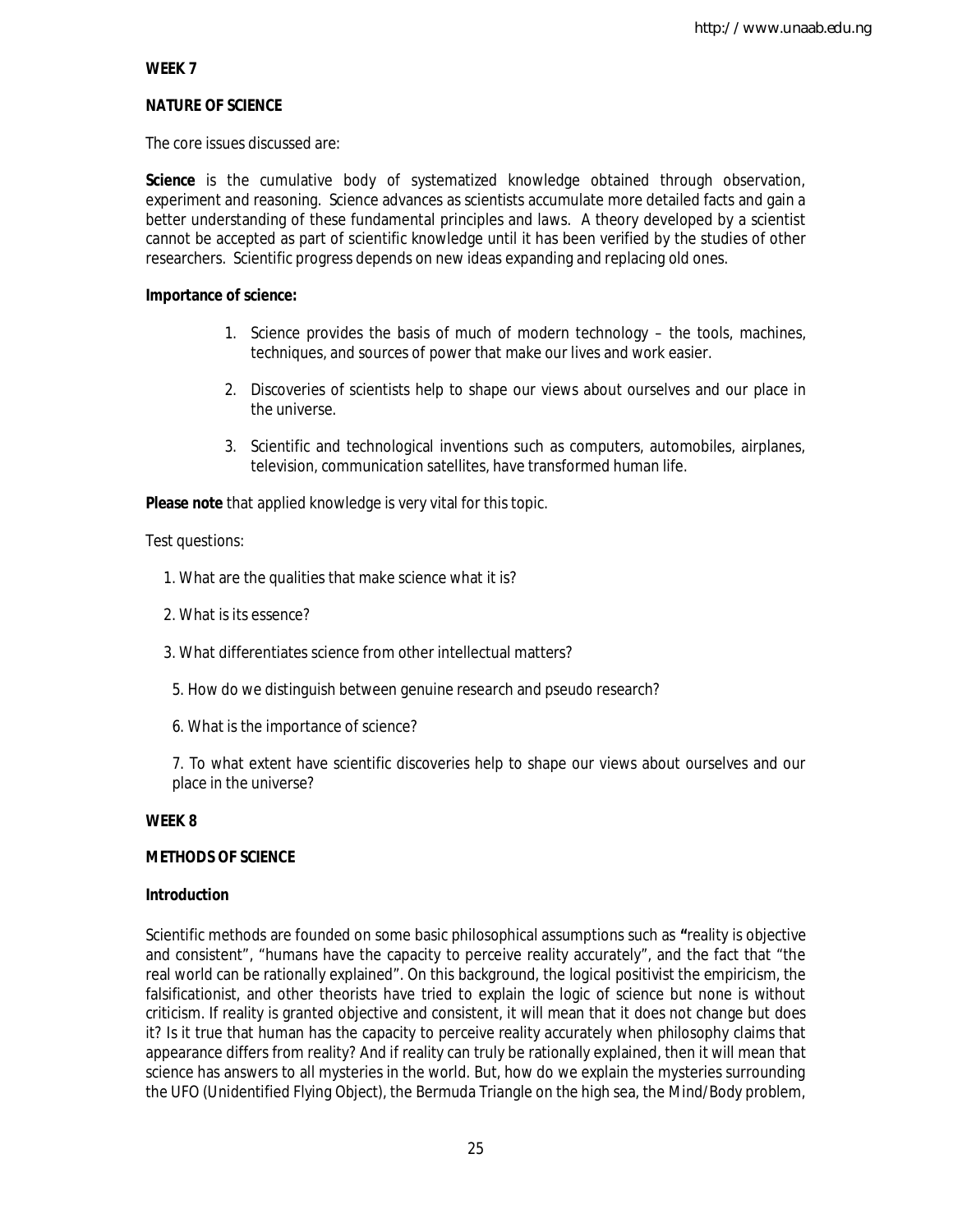Spirit and Ghost, Intentionality and God to mention but a few? How do we then reconcile these scientific assumptions with the truism of life?

## **A Brief History of scientific methods:**

The development of the scientific method is inseparable from the history of science itself. In the Ancient Egyptian documents, we have empirical methods described in astronomy, mathematics, and medicine. The ancient Greek philosopher **Thales** in the 6th century BC was found to have refused to accept supernatural, religious or mythological explanations for natural phenomena, proclaiming that every event had a natural cause. Also, the development of deductive reasoning by Plato was discovered to be an important step towards development of the scientific method. On the part of Aristotle, Empiricism seems to have been formalized with his view that universal truths could be reached via induction.

One of the first ideas regarding how human vision works came from the Greek philosopher Empedocles around 450 BCE. Empedocles reasoned that the Greek goddess Aphrodite had lit a fire in the human eye, and vision was possible because light rays from this fire emanated from the eye illuminating objects around us. While a number of people challenged this proposal, the idea that light radiated from the human eye proved surprisingly persistent until around 1,000 CE, when a Persian scientist advanced our knowledge of the nature of light and, in so doing, developed a new and more rigorous approach to scientific research.

There are hints of experimental methods from the Classical world (e.g., those reported by Archimedes in a report recovered early in the 20th century CE from an overwritten manuscript), but the first clear instances of an experimental scientific method seem to have been developed in the Arabic world (Iraq), by Muslim scientist (See Alhazen 965 CE) who introduced the use of **experimentation** and **quantification** to distinguish between competing scientific theories set within a generally empirical orientation, perhaps by Alhazen in his optical experiments reported in his Book of Optics (1021).

The modern scientific method crystallized not later than in the 17th and 18th centuries. In his work *Novum Organum* (1620) — a reference to Aristotle's *Organon* — Francis Bacon outlined a new system of logic to improve upon the old philosophical process of syllogism. Then, in 1637, René Descartes established the framework for a scientific method's guiding principles in his treatise, *Discourse on Method*. The writings of Alhazen, Bacon and Descartes are considered critical in the historical development of the modern scientific method, as are those of John Stuart Mill.

In the late 19th century, Charles Sanders Peirce proposed a schema that would turn out to have considerable influence in the development of current scientific method generally. Peirce accelerated the progress on several fronts. Firstly, speaking in broader context in "How to Make Our Ideas Clear" (1878), Peirce outlined an objectively verifiable method to test the truth of putative knowledge on a way that goes beyond mere foundational alternatives, focusing upon both *deduction* and *induction*. He thus placed induction and deduction in a complementary rather than competitive context (the latter, induction, of which had been the primary trend at least since David Hume**,** who wrote in the mid-to-late 18th century). Secondly, and of more direct importance to modern method, Peirce put forth the basic schema for hypothesis/testing that continues to prevail today. He examined and articulated the three fundamental modes of reasoning **abductive, deductive, and inductive** inference. Thirdly, he played a major role in the progress of symbolic logic itself.

Beginning in the 1930s, Karl Popper argued that there is no such thing as inductive reasoning. All inferences ever made, including in science, are purely deductive according to this view. Accordingly, he claimed that the empirical character of science has nothing to do with induction—but with the deductive property of falsifiability that scientific hypotheses have. Contrasting his views with inductivism and positivism, he even denied the existence of scientific method. According to him,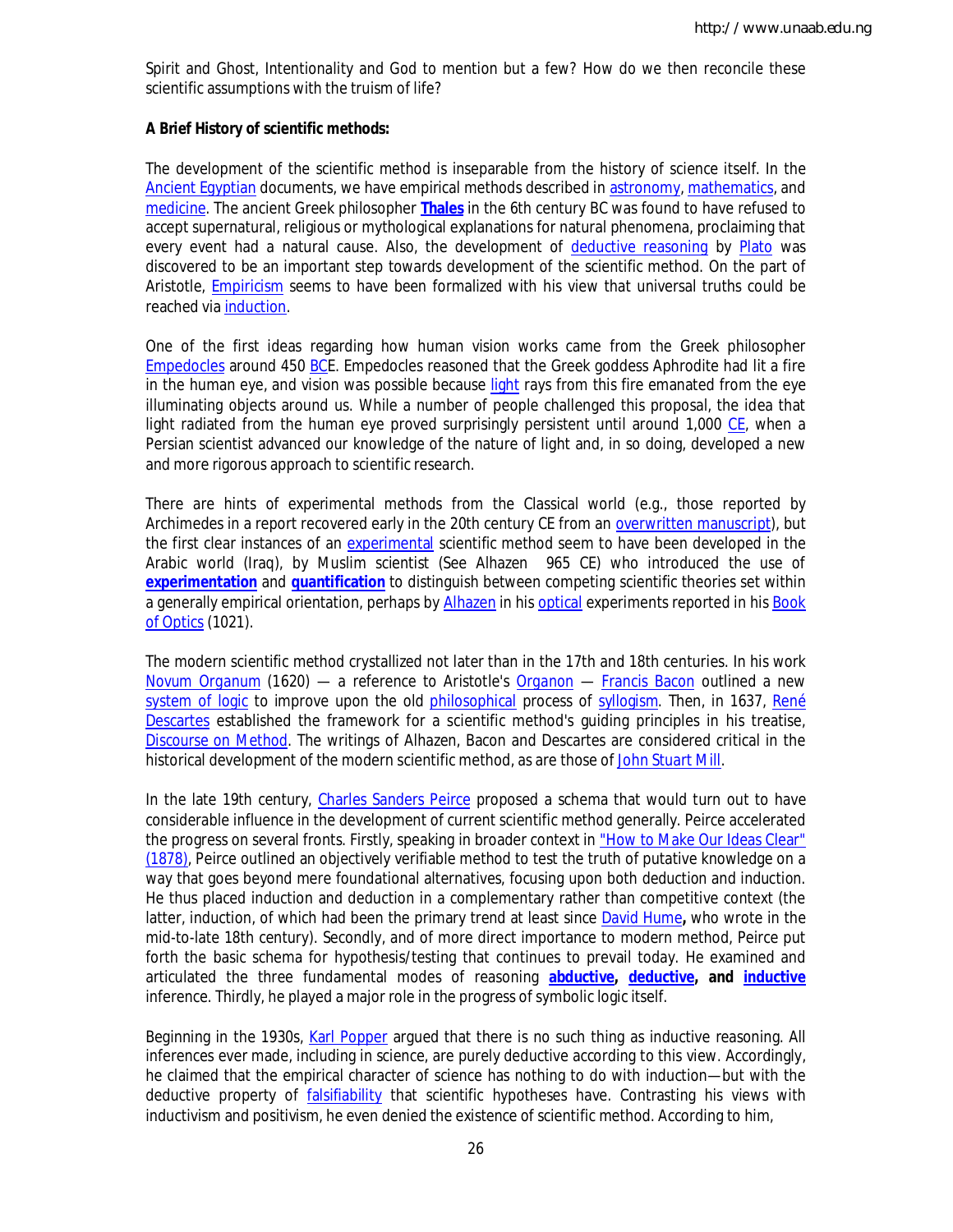(1) There is no method of discovering a scientific theory

(2) There is no method for ascertaining the truth of a scientific hypothesis, i.e., no method of verification;

(3) There is no method for ascertaining whether a hypothesis is 'probable' or probably true". Instead, he held that there is only one universal method, a method not particular to science: The negative method of criticism, or colloquially termed **trial and error**. It covers not only all products of the human mind, including science, mathematics, philosophy, art and so on, but also the evolution of life.

Following Peirce and others, Popper argued that science is fallible and has no authority. In contrast to empiricist-inductivist views, he welcomed metaphysics and philosophical discussion and even gave qualified support to myths and pseudo-sciences. Popper's view has become known as **critical rationalism**.

## **The classic and the contemporary conceptions of scientific methods:**

Traditionally, the classical scientists believe that scientific methods are linearly ordered in five stages: observation, question, hypothesis, experimentation and conclusion. This process of investigation is often defined in many textbooks and science courses as a **linear** set of steps through which a scientist moves from **observation** through **experimentation** and to a **conclusion** as shown below:



But, the contemporary scientists reject this view and claim that this is a general misconception in science. They claim that science does not provide facts or "truth" about any subject. For them, science is not collection of facts; rather, it is a process of investigation into the natural world and the knowledge generated through that process.

The contemporary scientists argue that classic view of scientific method is inherent with a number of problems. In the first place, science is not a **linear** process, that is, it does not have to start with an observation or a question, and it commonly does not even involve experiments. Instead, the scientific method is a much more dynamic and robust process. At times, scientists get their inspiration from the natural world, from reading what others have done, from talking to colleagues, or from experience. They use multiple types of research toward investigating phenomena, including experimentation, description, comparison, and modeling. Some scientific investigations employ one of these methods, but many involve multiple methods, or some studies may even have characteristics of more than one method. Results from one research study may lead in directions not originally anticipated, or even in multiple directions as different scientists pursue areas of interest to them. For this reason, it is worthy of note that:

i. the practice of science involves many possible pathways and that the classic description of the scientific method as a linear or circular process does not adequately capture the dynamic but rigorous nature of the practice.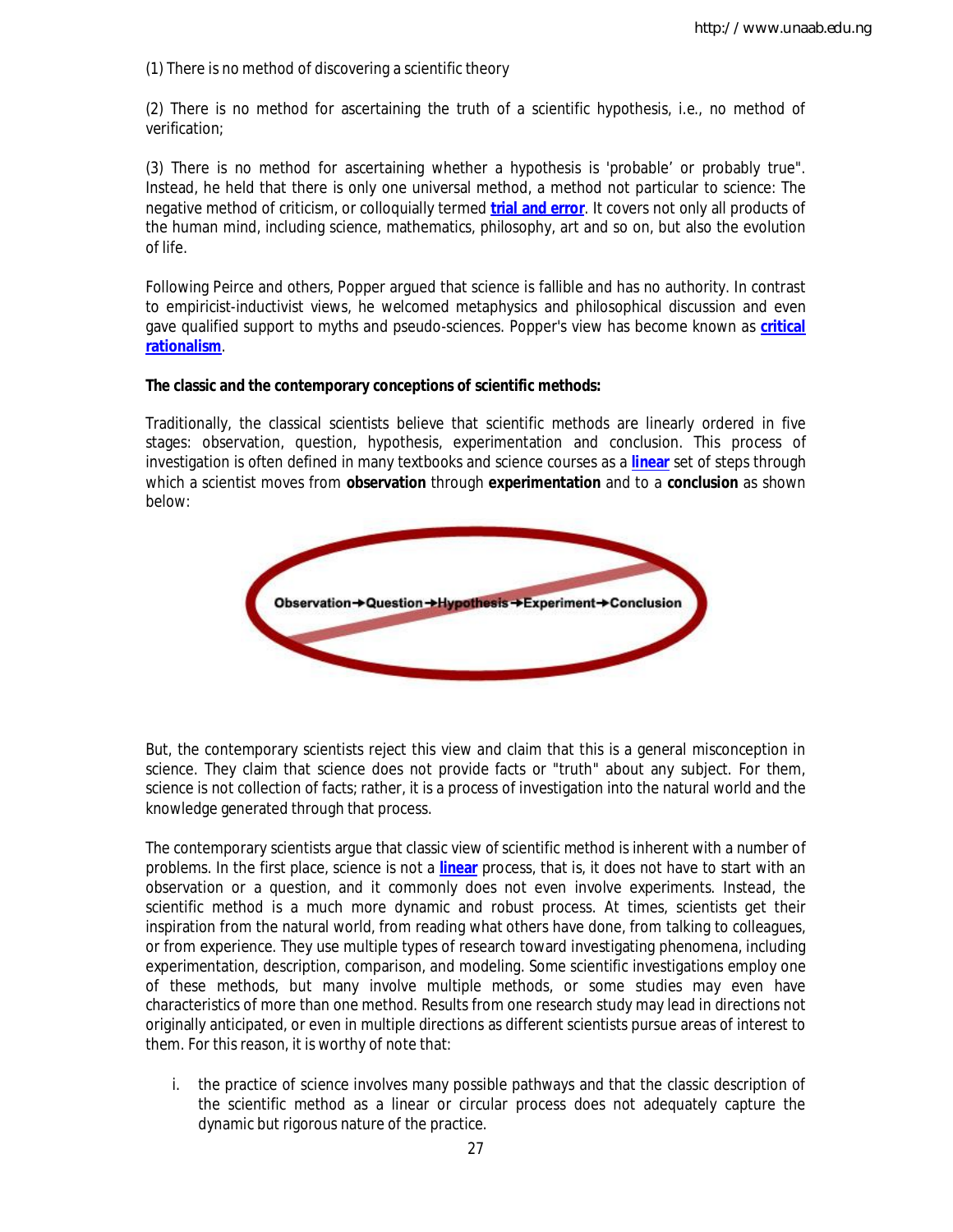- ii. scientists use multiple research methods to gather data and develop hypotheses. These methods include **experimentation**, **description**, **comparison**, and **modeling**.
- iii. scientific research methods are complementary; when multiple lines of evidence independently support one another, hypotheses are strengthened and confidence in scientific conclusions improves.

Although procedures may vary from one field of inquiry to another, identifiable features distinguish scientific inquiry from other methods of obtaining knowledge. Scientific inquiry is generally intended to be as objective as possible, to reduce biased interpretations of results. Another basic expectation is to document, archive and share all data and methodology so they are available for careful scrutiny by other scientists, giving them the opportunity to verify results by attempting to reproduce them. This practice, called *full disclosure*, also allows statistical measures of the reliability of these data to be established. On reliability, Einstein says, **"No amount of experimentation can ever prove me right; a single experiment can prove me wrong."** 

In the 20th century, Ludwik Fleck (1896–1961) and others argued that scientists need to be critical about their experiences and avoid biases. He wants them to be more exact when describing their experiences because belief may indeed alter observations. Biases can influence a person to seeing things differently and reinforcing his belief, even if another observer would disagree. Researchers have often admitted that the first observations were a little imprecise, whereas the second and third were "adjusted to the facts". It means that people do observe what they expect to observe, until shown otherwise. It is for this reason that scientific methodology prefers that hypotheses be tested in controlled conditions which can be reproduced by multiple researchers. With the scientific community's pursuit of experimental control and reproducibility, cognitive biases diminished.

A scientific theory hinges on empirical findings, and remains subject to falsification if new evidence is presented. That is, no theory is ever considered certain. Theories very rarely result in vast changes in human understanding. Knowledge in science is gained by a gradual synthesis of information from different experiments, by various researchers, across different domains of science. Theories vary in the extent to which they have been tested and retained, as well as their acceptance in the scientific community.

#### **The classical steps of scientific method**:

## **i. Observation:**

Observation is the key tool of the scientist. The scientific method requires observations of nature to formulate and test hypotheses. Observation helps a researcher to identify promising aspects of natural phenomena that are worth knowing about. The scientist is specifically looking for causal relationships in nature that (taken together with other knowledge) will help to explain in the broadest terms how natural systems work.

For the purpose of reproducibility, standardization and possible human errors, it is best for observers to compare notes. To magnify human powers of observation, other scientific instruments such as weighing scales, clocks, telescope, microscopes, thermometers, cameras, tape recorders etc. were developed. Instruments such as indicator dyes, voltmeters, spectrometers, infrared cameras, oscilloscopes, interferometers, Geiger counters, x-ray machines, radio receivers and so on were also developed to assist human translate into perceptible the imperceptibles of the human senses.

However, there is a significant problem with observation called the *observer effect* in science that needed to be talked about. For example, it is not normally possible to check the air pressure in an automobile tire without letting out some of the air, thereby changing the pressure. For this reason,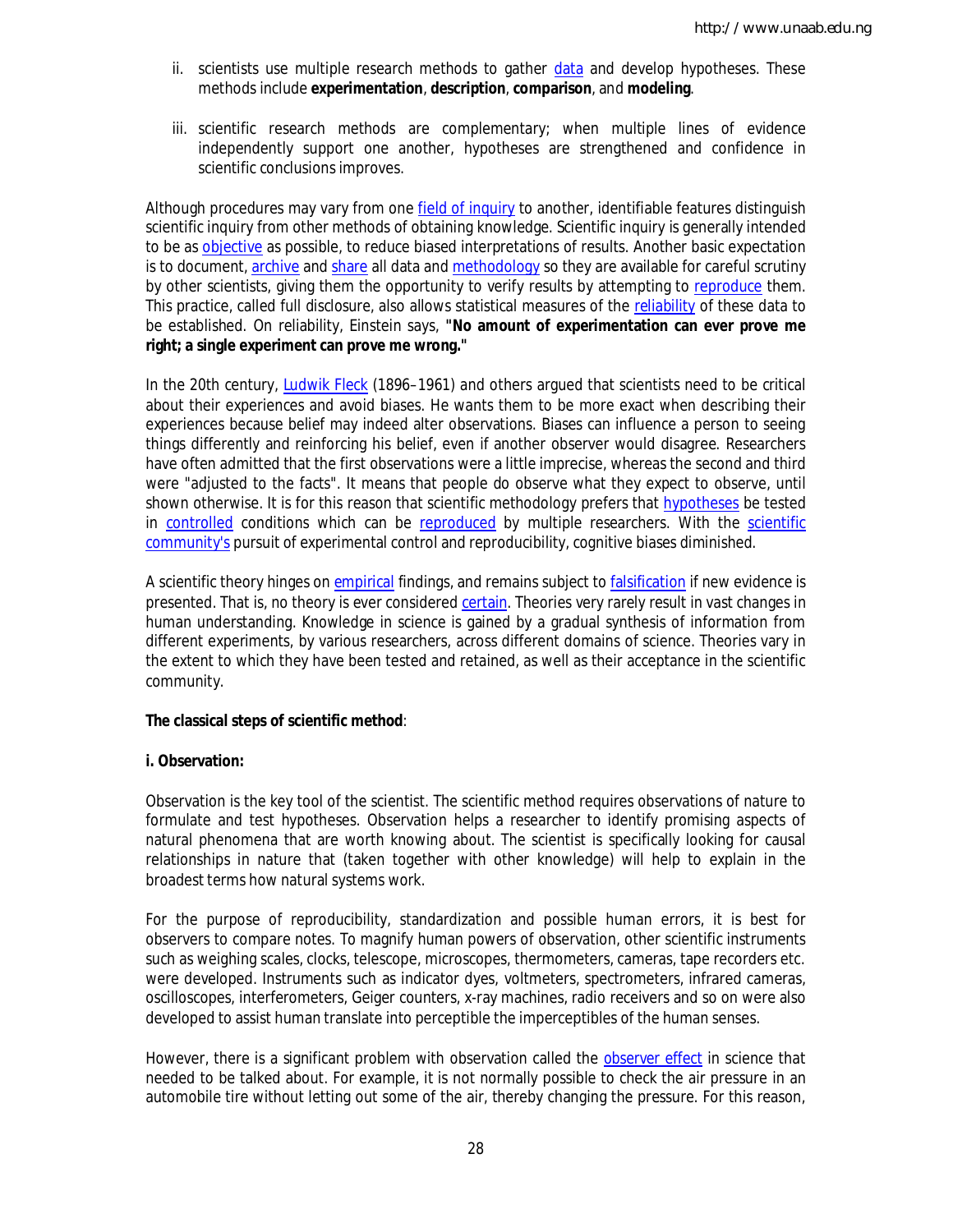science tries as much as possible to reduce the effects of observation to insignificance by using better instruments.

## **ii. Questions:**

Inductive questions are asked as to what, why and how certain things have to happen the way they are happening. This will eventually lead to formulating ideas and concepts. Deductions are thus made which influences a hypothesis that will be tested.

## **iii. Hypothesis:**

A hypothesis is simply an untested fact or a specific statement of prediction. It describes in concrete (rather than theoretical) terms what you expect will happen in your study. Not all studies have hypotheses. Sometimes a study is designed to be exploratory (see inductive research). The word hypothesis basically means "a possible solution to a problem based on knowledge and research". It is a statement that defines what you think the outcome of your research will be or a reasoned proposal suggesting a possible correlation between or among a set of phenomena. Normally, hypotheses have the form of a mathematical model. Sometimes, but not always, they can be formulated as existential statements, stating that some particular instance of the phenomenon being studied has some characteristic and causal explanations, which have the general form of universal statements, stating that every instance of the phenomenon has a particular characteristic. For example, if I notice that some tomatoes on my farm are doing well than others, I may want to make inquiry into the reason why. My hypothesis may be, some of the tomatoes are doing better than the others because they are positioned in a place where they receive more sunlight than the others.

## **Hypothesis and Predictions:**

Any useful hypothesis will enable predictions by reason of induction or deduction. It might predict the outcome of an experiment in a laboratory setting or the observation of a phenomenon in nature. The prediction can also be statistical (about probabilities) or otherwise. It is essential that the outcome is currently unknown. It is only in this case that the eventuations increase the probability that the hypothesis be true. If the outcome is already known, it is called **a consequence** and should have already been considered while formulating the hypothesis. If the predictions are not accessible by observation or experience, the hypothesis is not yet useful for the method, and must wait for others who might come afterward, and perhaps rekindle its line of reasoning. For example, a new technology or theory might make the necessary experiments feasible.

## **iv. Experiments:**

Once predictions are made, they can be tested by experiments. If test results contradict predictions, then the hypotheses are called into question and explanations may be sought. Sometimes experiments are conducted incorrectly and are faulty. If the results confirm the predictions, then **the hypotheses are considered likely to be correct,** yet, might still be wrong and are subject to further testing. The **experimental control** is a technique for dealing with **observational error**. This technique uses the contrast between multiple samples (or observations) under differing conditions, to see what varies or what remains constant. We vary the conditions for each measurement; to help isolate what has changed. Depending on the predictions, the experiments can have different shapes. It could be a classical experiment in a laboratory setting, a double-blind study or an archaeological excavation.

Scientists assume an attitude of openness and accountability on the part of those conducting an experiment. Detailed record keeping is essential, to aid in recording and reporting on the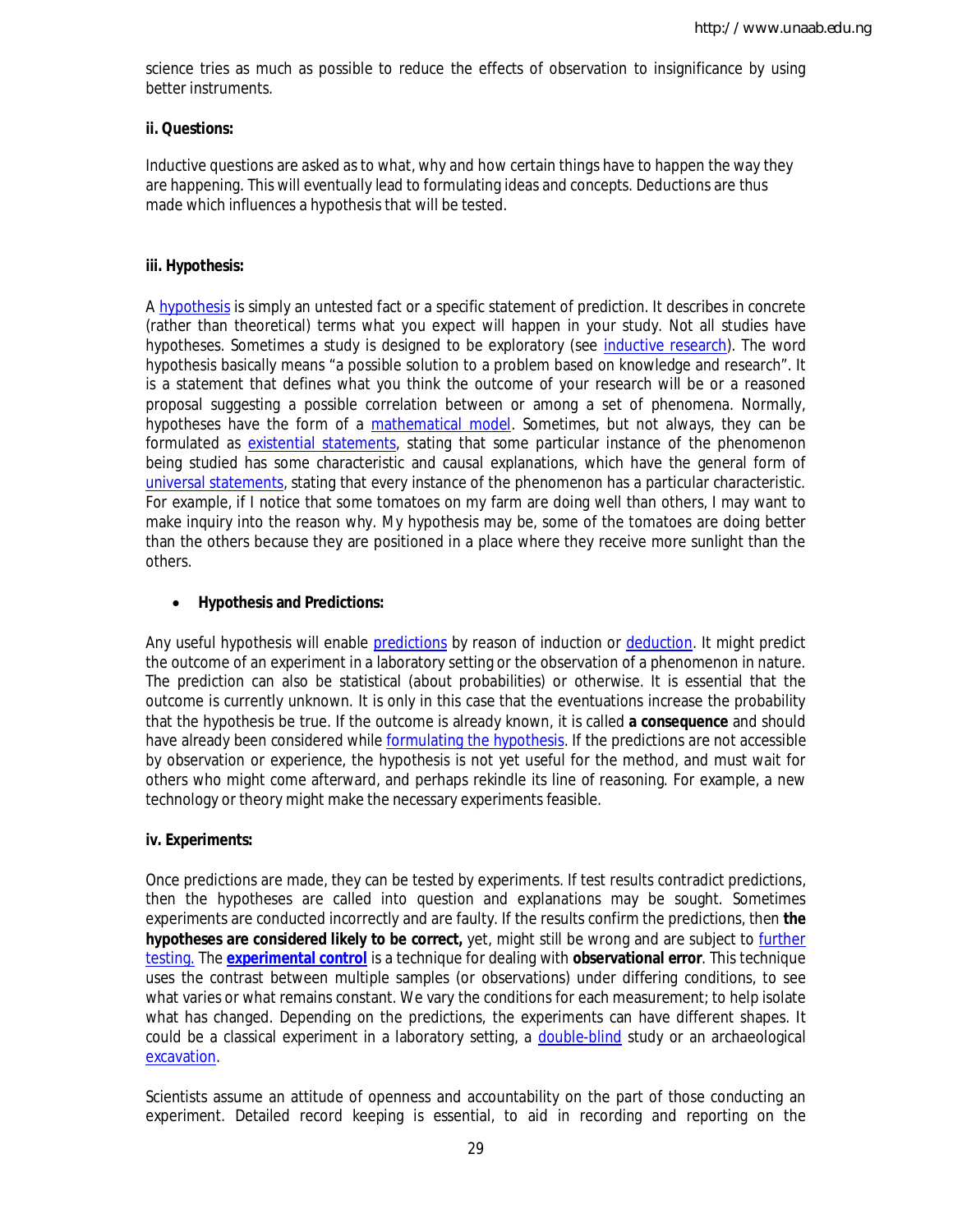experimental results, and providing evidence of the effectiveness and integrity of the procedure. They will also assist in reproducing the experimental results.

## **Experiment and its Problematic**

At any stage of experimentation, it is possible to refine its accuracy and precision so that some considerations may lead the scientist to repeat an earlier part of the process. Failure to develop an interesting hypothesis may lead a scientist to re-define the subject they are considering. Failure of a hypothesis to produce interesting and testable predictions may lead to reconsideration of the hypothesis or of the definition of the subject. Failure of the experiment to produce interesting results may lead the scientist to reconsidering the experimental method, the hypothesis or the definition of the subject.

### **The need for Confirmation in Experimentation**

Science is a social enterprise, and scientific work tends to be accepted by the community when it has been confirmed. Crucially, experimental and theoretical results must be reproduced by others within the scientific community. Researchers have given their lives for this vision. For example, Georg Wilhelm Richmann was killed by ball lightning (1753) when attempting to replicate the 1752 kiteflying experiment of Benjamin Franklin (See, *Physics Today*, 59, 1 :42), Richmann was electrocuted in St. Petersburg in 1753). To protect against bad science and fraudulent data, governmental researchgranting agencies such as the **National Science Foundation**, and **Science Journals** including *Nature* and *Science*, have a policy that researchers must archive their data and methods so that other researchers can access it, test the data and methods and build on the research that has gone before.

### **The need for Communication among Science Community**

Frequently a scientific method is employed not only by a single person, but also by several people cooperating directly or indirectly. Such cooperation can be regarded as one of the defining elements of a scientific community. Various techniques have been developed to ensure the integrity of that scientific method within such an environment.

## **The Relevance of Peer review to Experimentation**

Scientific journals use a process of *peer review*, in which scientists' manuscripts are submitted by editors of scientific journals to (usually one to three) fellow (usually anonymous) scientists familiar with the field for evaluation. The referees may or may not recommend publication, publication with suggested modifications, or, sometimes, publication in another journal. This serves to keep the scientific literature free of unscientific or pseudoscientific work, to help cut down on obvious errors, and generally otherwise to improve the quality of the material. The peer review process can have limitations when considering research outside the conventional scientific paradigm: problems of "groupthink" can interfere with open and fair deliberation of some new research.

## **The Importance of Documentation and Replication in Experimentation**

Sometimes experimenters may make systematic errors during their experiments, unconsciously veer from a scientific method for various reasons, or, in rare cases, deliberately report false results. Consequently, it is a common practice for other scientists to attempt to repeat the experiments in order to duplicate the results, thus further validating the hypothesis.

#### **The Importance of Archiving**

Researchers are expected to practice scientific data archiving in compliance with the policies of government funding agencies and scientific journals. Detailed records of their experimental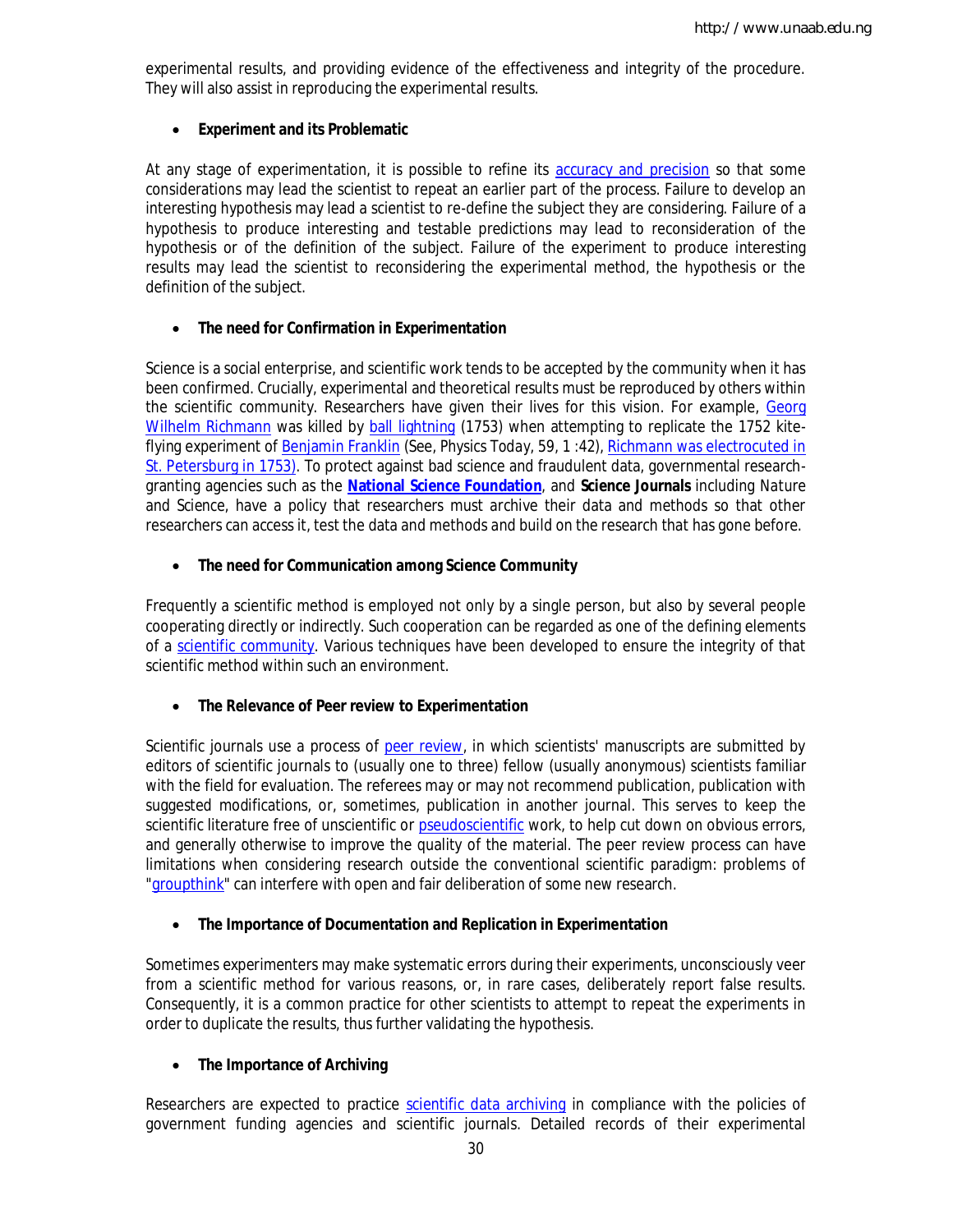procedures, raw data, statistical analyses and source code are preserved in order to provide evidence of the effectiveness and integrity of the procedure and assist in reproduction. These procedural records may also assist in the conception of new experiments to test the hypothesis, and may prove useful to engineers who might examine the potential practical applications of a discovery.

## **The Relevance of Data Sharing**

When additional information is needed before a study can be reproduced, the author of the study is expected to provide it promptly. If the author refuses to share data, appeals can be made to the journal editors who published the study or to the institution which funded the research.

## **Some Limitations to Experimentation**

Since it is impossible for a scientist to record *everything* that took place in an experiment, facts selected for their apparent relevance are reported. This may lead, unavoidably, to problems later if some supposedly irrelevant feature is questioned. For example, Heinrich Hertz did not report the size of the room used to test Maxwell's equations, which later turned out to account for a small deviation in the results. The problem is that parts of the theory itself need to be assumed in order to select and report the experimental conditions.

## **v. Conclusion:**

You have asked questions and performed an experiment to confirm your hypothesis; your conclusion is the record of the final findings in your experiment. A conclusion is simply a summary of the experiment. The conclusion, plain and simple, is the answer to your question and it should be *clear, concise* and *stick to the point*. There are two possible outcomes to your experiment: either the experiment supported the hypothesis and considered true or the experiment disproved the hypothesis as false. If the hypothesis is false, the steps in the scientific method is repeated to make adjustment in your tested hypothesis but if the hypothesis corroborates with your conclusion then the experiment is certified true/correct.

If the hypothesis turns out to be false, there are some questions to ask to find out why:

1. What was wrong with the original hypothesis? 2. Did you make poor observations?

3. Was your experiment flawed?

Test Questions:

- 1. What are the problems with the classical conception of scientific methods?
- 2. How objective is scientific method? Can scientific method bring fourth objective knowledge?
- 3. Of what importance and relevance is control experiment to research methodology?
- 4. Do you agree with the postmodernist that the practice of science involves many pathways as against the classic linear process?
- 5. Of what importance is peer review to scientific research, particularly, to unscientific and pseudoscientific works or obvious errors in researches?
- 6. To what extent is documentation and replication guide against systemic error in experimentation?